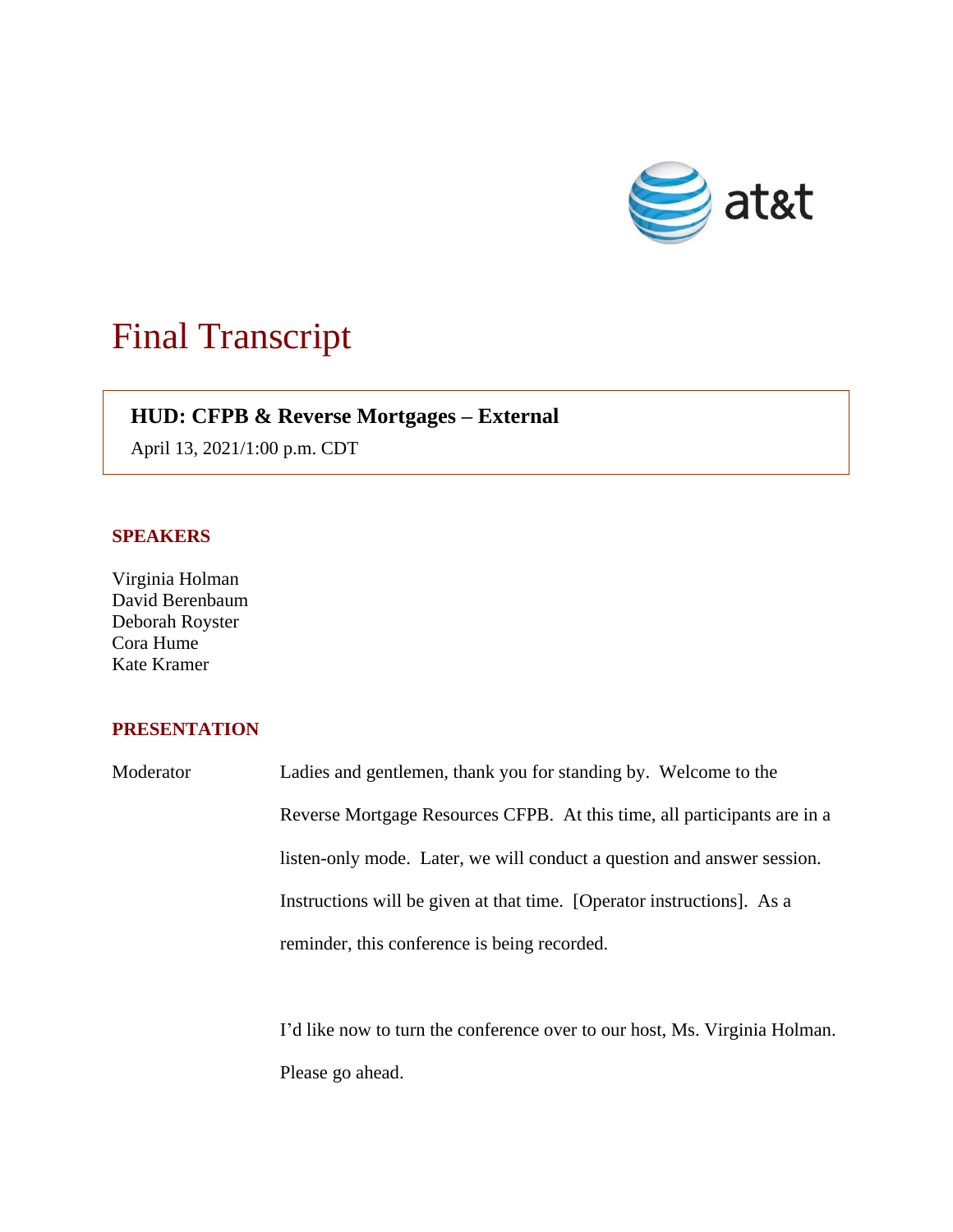Virginia Good afternoon and good morning everyone. And thank you for your patience as we get started on this really useful and important webinar on reverse mortgage resources presented by the CFPB. They're going to present some new guides that they have. But before we start, we need to go over some logistics of the webinar.

> Next slide. Okay, as the operator said, the audio is being recorded. We will be posting the playback number along with the PowerPoint and a written transcript on HUD Exchange in the webinar archives. And that usually takes about a week. I did send out handouts this morning. Right now they are not available in the control panel. But you do have them. And as I said, they will be posted on HUD Exchange.

Next slide. We want your questions. But because we have so many people on the line at this point—we have about 250—we are not going to take the questions through the phone. But there will be other opportunities to ask questions.

Next slide. In the control panel on the right-hand side of your screen there is a box labeled questions. You just type your question in there. We have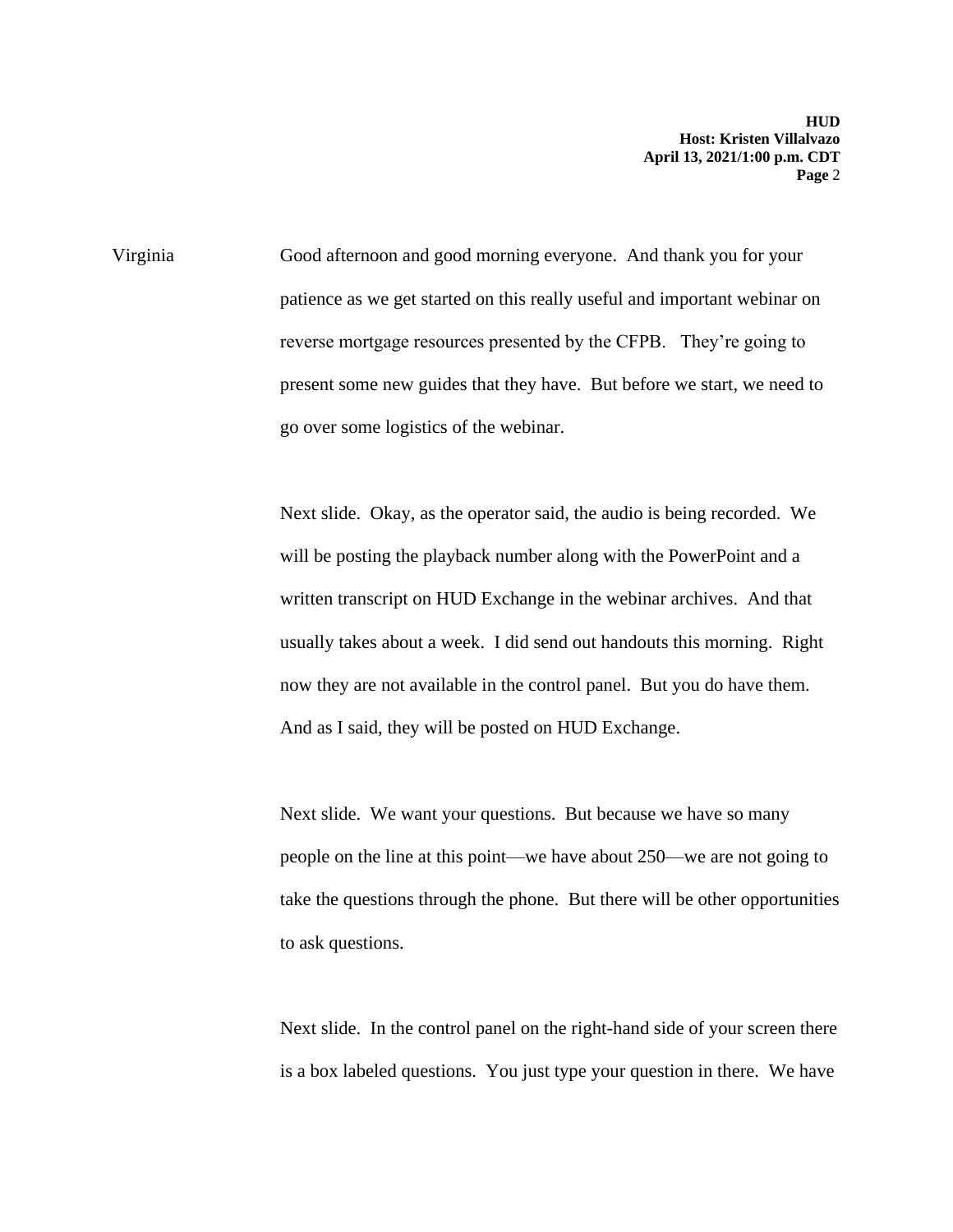staff that are monitoring those questions. And we will make every effort to get your answer after the webinar is over. You can also submit [ph] questions or comments about this webinar or any other topic to housing.counseling@hud.gov with the webinar topic in the subject line.

If you have logged in to the webinar, you're going to receive a certificate of training that will be sent from GoToWebinar. That usually takes about 48 hours. You'll need to print it out and save it for your records.

And now, let me turn the webinar over to David Berenbaum, the Deputy Assistant Secretary for the Office of Housing Counseling.

David Hi everyone and thank you for joining us today. As was noted, my name is David Berenbaum, and I'm the Deputy Assistant Secretary for Housing Counseling at the United States Department of Housing and Urban Development.

> As a growing number of older Americans are considering reverse mortgages as an option to age-in-place and continue to enjoy their homes, the Office of Housing Counseling is excited to be collaborating with our colleagues at the Consumer Financial Protection Bureau's Office for Older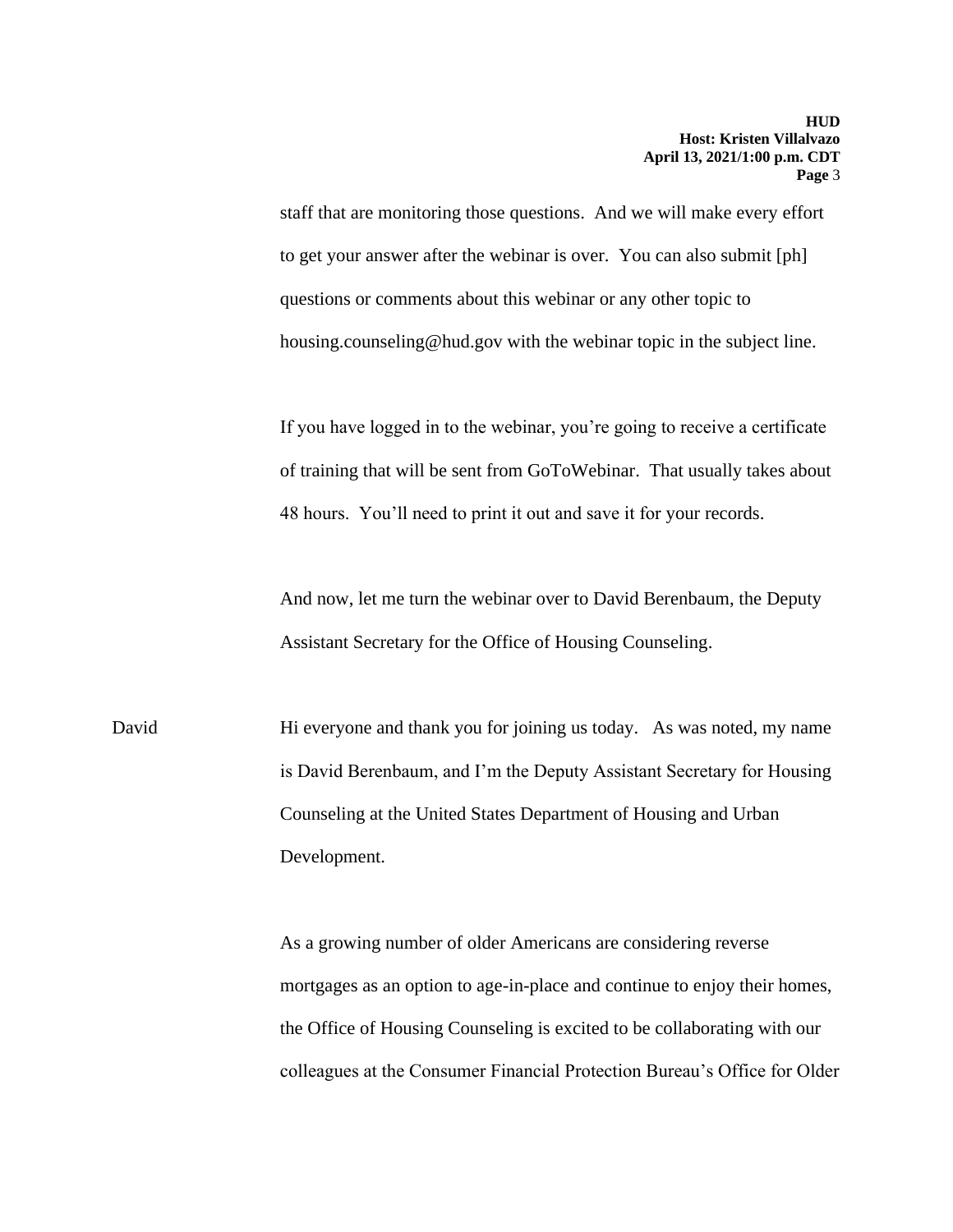Americans. To highlight their suite of free, plain language resources to help older Americans understand the basics and ongoing responsibilities of a home equity conversion mortgage or HECM.

The guides include such topics as the mechanics of a reverse mortgage, a borrower's ongoing obligations, how a borrower can address defaults, available relief options after a natural disaster, and where a borrower can seek help. It is our hope that you will find this very useful and that these educational resources will be invaluable in your work as HUD-certified housing counselors who specialize in working with older Americans and their families who are considering a reverse mortgage product.

Our subject matter experts and presenters today include Deborah Royster who serves Assistant Director of the Office for Older Americans at the CFPB. Ms. Royster leads a team of talented, mission-driven professionals to advance the mission of the Office for Older Americans to help protect older consumers across the nation from financial harm and to help consumers make sound financial decisions as they mature. As an attorney, Ms. Royster's professional career includes serving in legal and executive management positions in the private, non-profit, and government sectors focusing on health and aging services as well as other issues.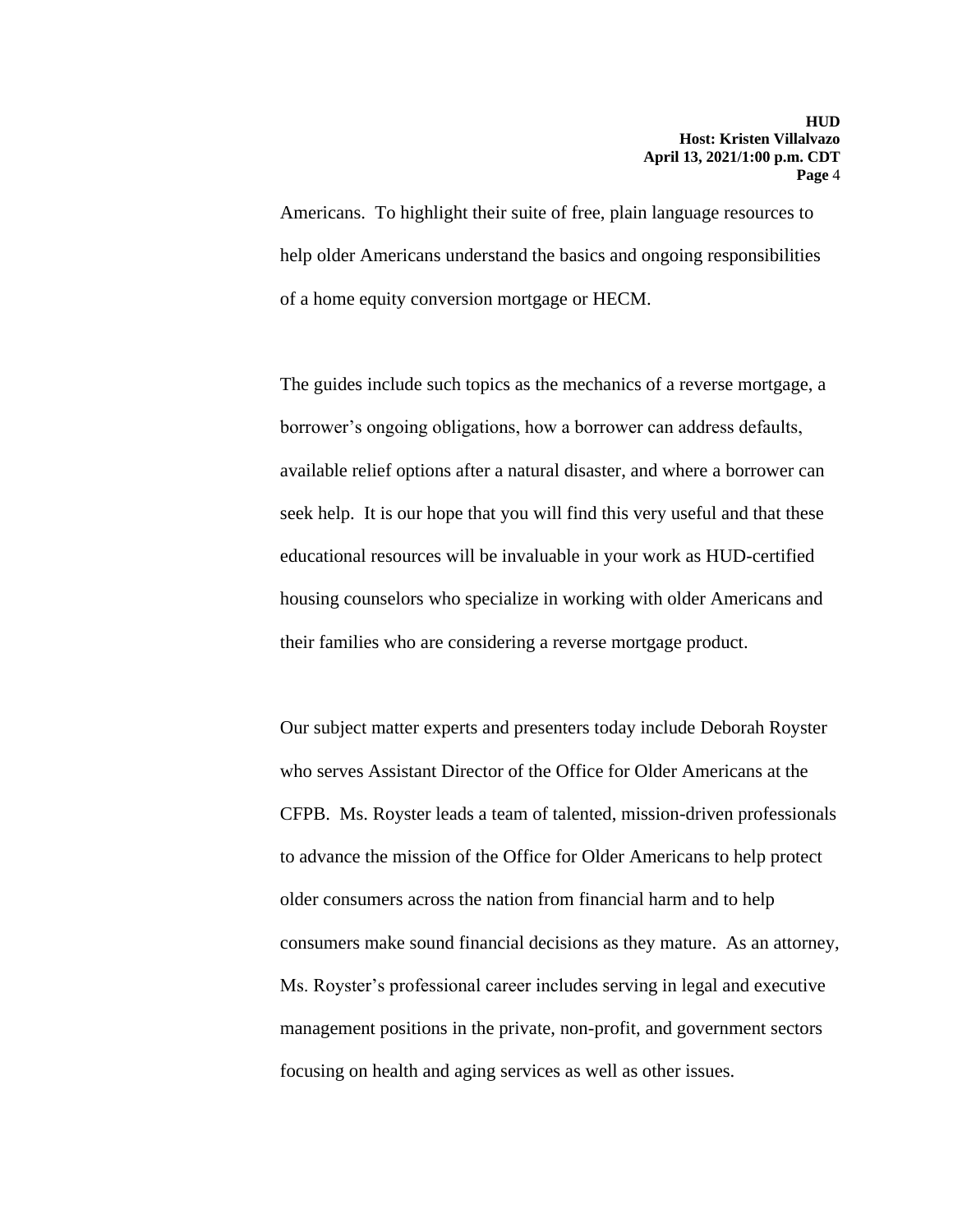Our second presenter, Cora Hume, is also an attorney with the Bureau of Consumer Financial Protection's Office for Older Americans. Cora has over 20 years of advocacy and legal experience, including working with the National Association of Consumer Advocates as an elder law staff attorney at Merrill Legal Aid [ph] among other roles. She started her legal career at the United States Department of Housing and Urban Development's Fair Housing, or FHEO division.

Q&A today will be facilitated by Ginger Holman, Jane Charida, Tammy Dunn, and Ben Yanetta from the Office of Housing Counseling. They will be joined by Kate Kramer and Erin Scheithe from the CFPB.

So let's get started. We'll go to the next slide for some core definitions starting with what in fact a reverse mortgage is. A reverse mortgage is the type of loan for elders or seniors that allow homeowners to convert their home equity into a monthly stream of income or a line of credit. The only reverse mortgage insured by the US federal government is the home equity conversion mortgage, or HECM. And it's only available through FHA-approved lenders.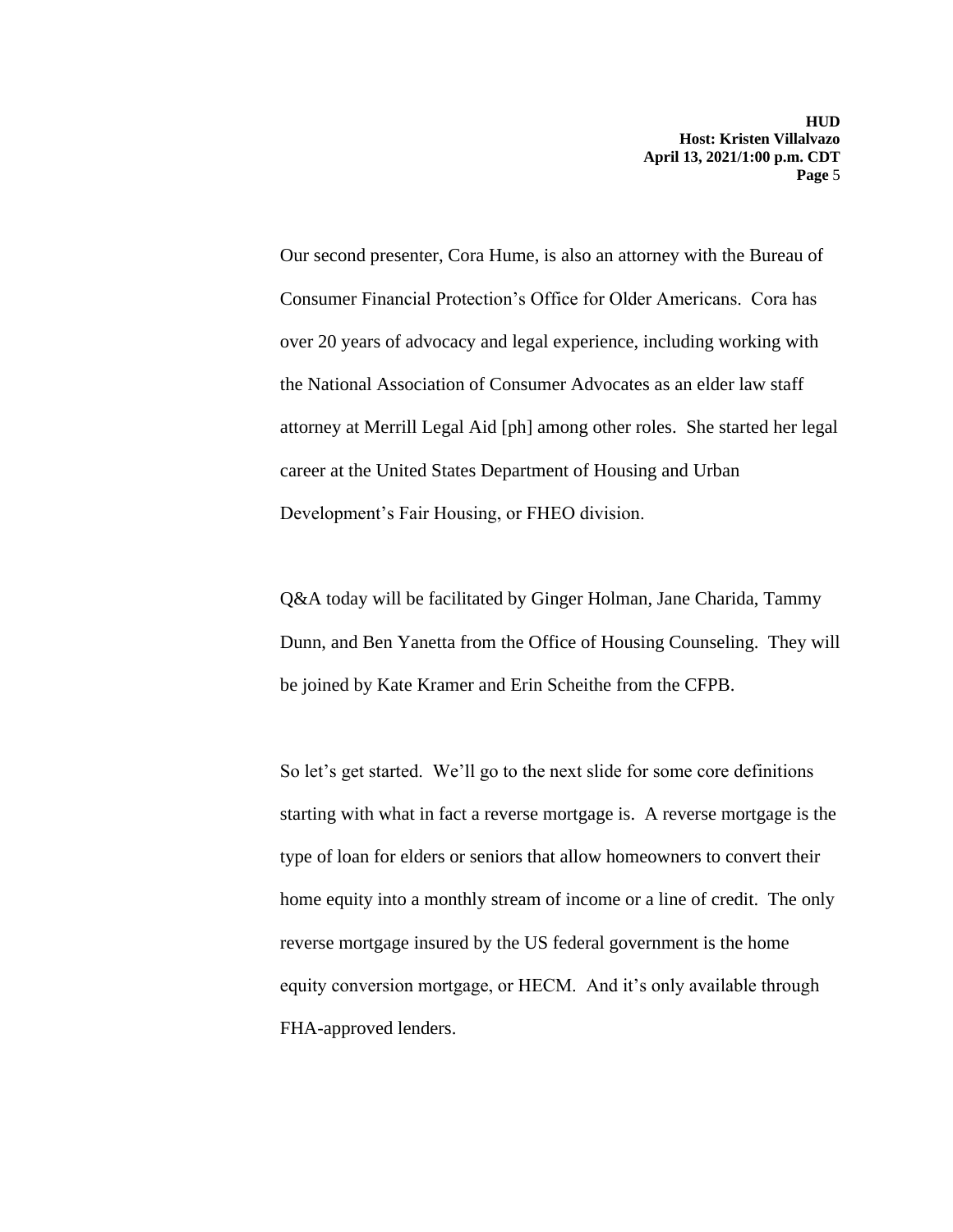The HECM program guarantees that the lender will meet all payment obligations to the borrower, limits the borrower's loan origination costs, and insures full repayment of the loan balance to the lender up to the maximum claim amount.

Let's move to the next slide. Notably, a HECM loan requires counseling provided by a HECM counselor. HECM counselors are required to pass the national HECM exam sponsored by the Office of Housing Counseling and also be employed by a HUD-approved housing counseling agency.

Today, I'm happy to share with you that over 85% of the HECM-approved counselors are also fully HUD-certified housing counselors. Congratulations. Both of those tests or exams are very challenging and we're very excited about the success that our HECM counselors are experiencing program-wide. We do expect that all of our counselors will be certified on or before the August  $1<sup>st</sup>$  date required by statute this year.

And a little bit of history. Since 2018, over 200,000 clients have received HECM counseling from the national roster of HECM counselors. And what's very interesting, if you look at the timeline presented here on this slide, the number of consumers has been increasing over the past four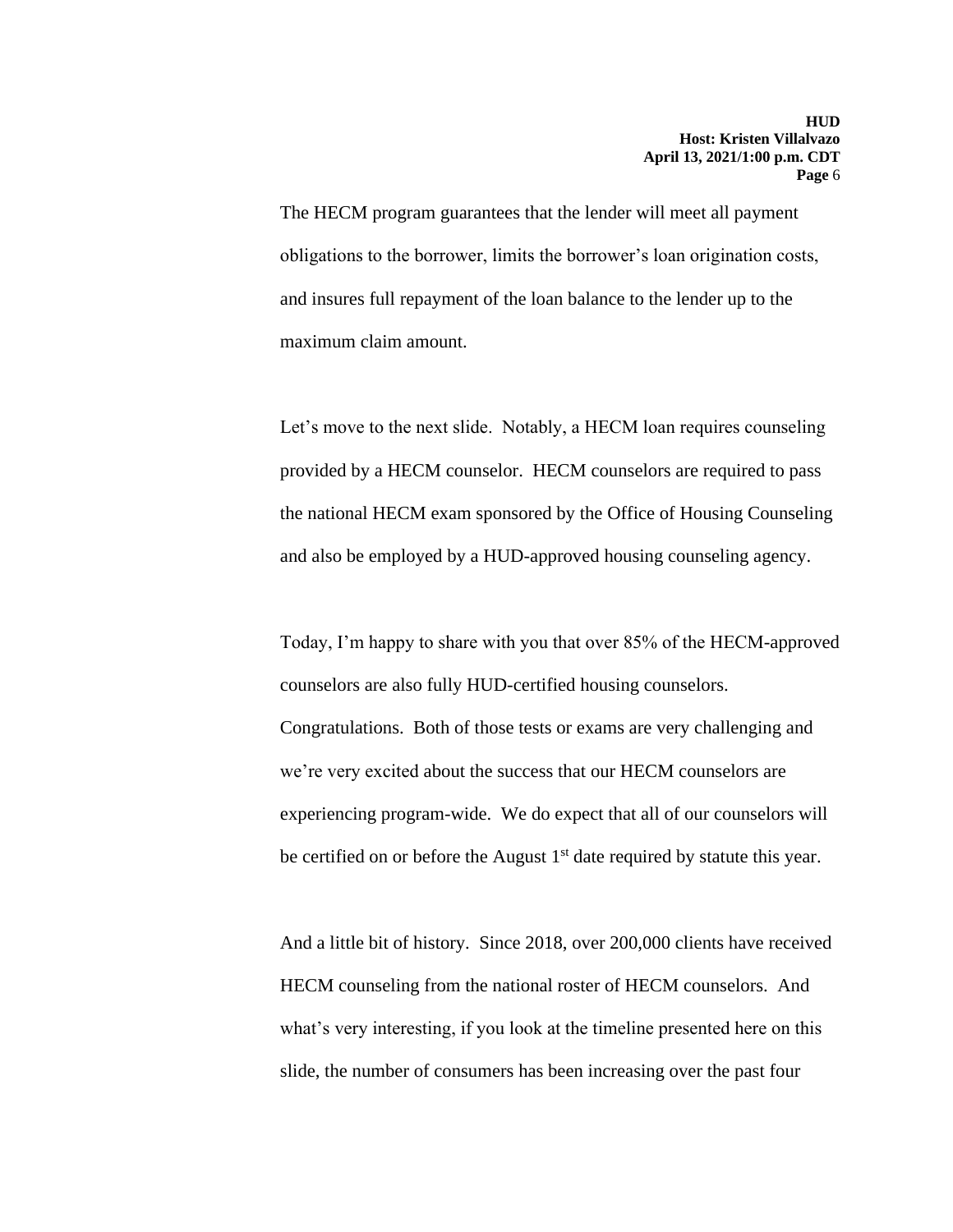years. In fiscal year 2020, over 70,000 mature adults, older Americans, were served. And year-to-date for fiscal year '21, close to 20,000 families or consumers have been served.

Now, what I'd like to do is turn things over to Deborah Royster. Let's get started. Deborah?

Deborah Good afternoon everyone and thank you, David, for the opportunity to join you and your colleagues today. We are very pleased to have this opportunity to collaborate with you on an important and complex housing and financial decision for many older adult consumers today, reverse mortgages.

> First, we will begin with a disclaimer. Next slide please. Next slide. Next slide. Thank you. We can proceed to the next slide now. Okay. So today we're going to cover what is the CFPB, who we are, what we do, the importance of housing decisions in retirement, and what it means to agein-place. And we will also cover the bureau's reverse mortgage resources.

So first, the CFPB, who we are and what we do. I'm sorry. I'm told that you can't hear me? Okay, so we will talk about the bureau's mission.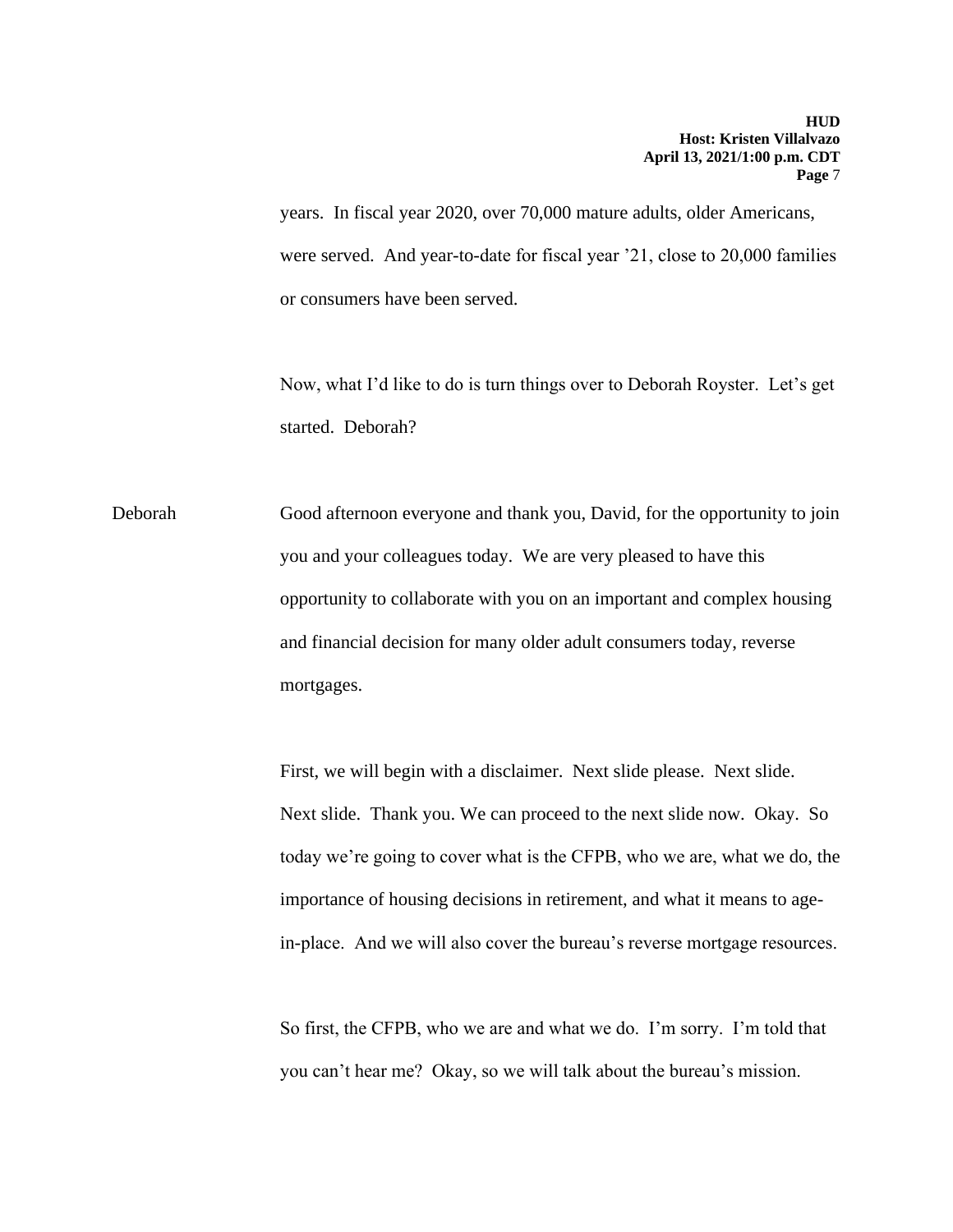Okay. Looks like I'm having some technical problems here. Can you hear me now?

David I can hear you. I'm not sure what the technical difficulty is.

W [Overlapping voices] think that most people can hear you just fine.

Deborah Okay. Okay. I received a message that I couldn't be heard. So I will continue.

> So first we'll cover on the bureau's mission. The bureau was created in 2010 with the passage of the Dodd-Frank Wall Street Reform and Consumer Protection Act, which was drafted in response to the great recessions of 2007 and 2008. The bureau was created to provide a single point of accountability for enforcing federal consumer financial protection laws and protecting consumers in the financial marketplace.

Before that, responsibility was divided among several agencies. Today, it's our primary focus. The bureau creates tools that empower consumers to shop for the financial products and services that work best for them. The bureau enforces federal consumer financial protection laws. We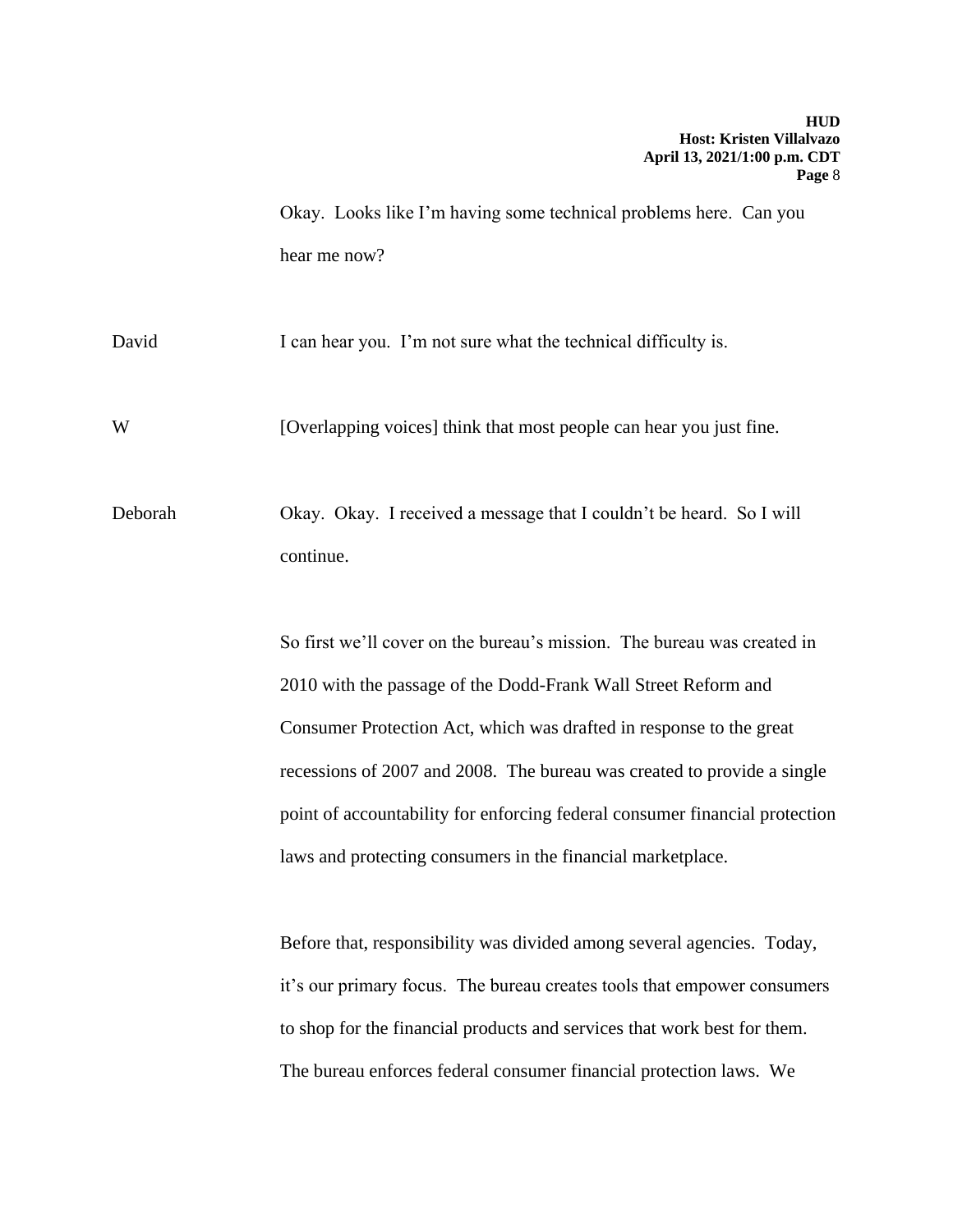protect consumers from unfair, deceptive, or abusive practices. And we take action against companies that break the law. Finally, we educate. We arm consumers with the information that they need to make smart financial decisions.

Next slide please. The Office for Older Americans is one of four specialty offices mandated under Dodd-Frank. In addition to the Office for Older Americans, there's an Office of Servicemember Affairs, the Office of Students and Young Consumers, and the Office of Community Affairs.

We have two goals. Our work is informed by two primary goals. We help older adults to protect themselves from financial harm, which could include financial exploitation or common scams and frauds. In addition, we help older consumers find the information that they need to take appropriate action and to make sound financial decisions for later life financial security.

Next slide please. Now, I'm going to turn the program over to Cora Hume who will share information about the bureau's resources for consumers on reverse mortgages. Cora is an attorney, and she is our subject matter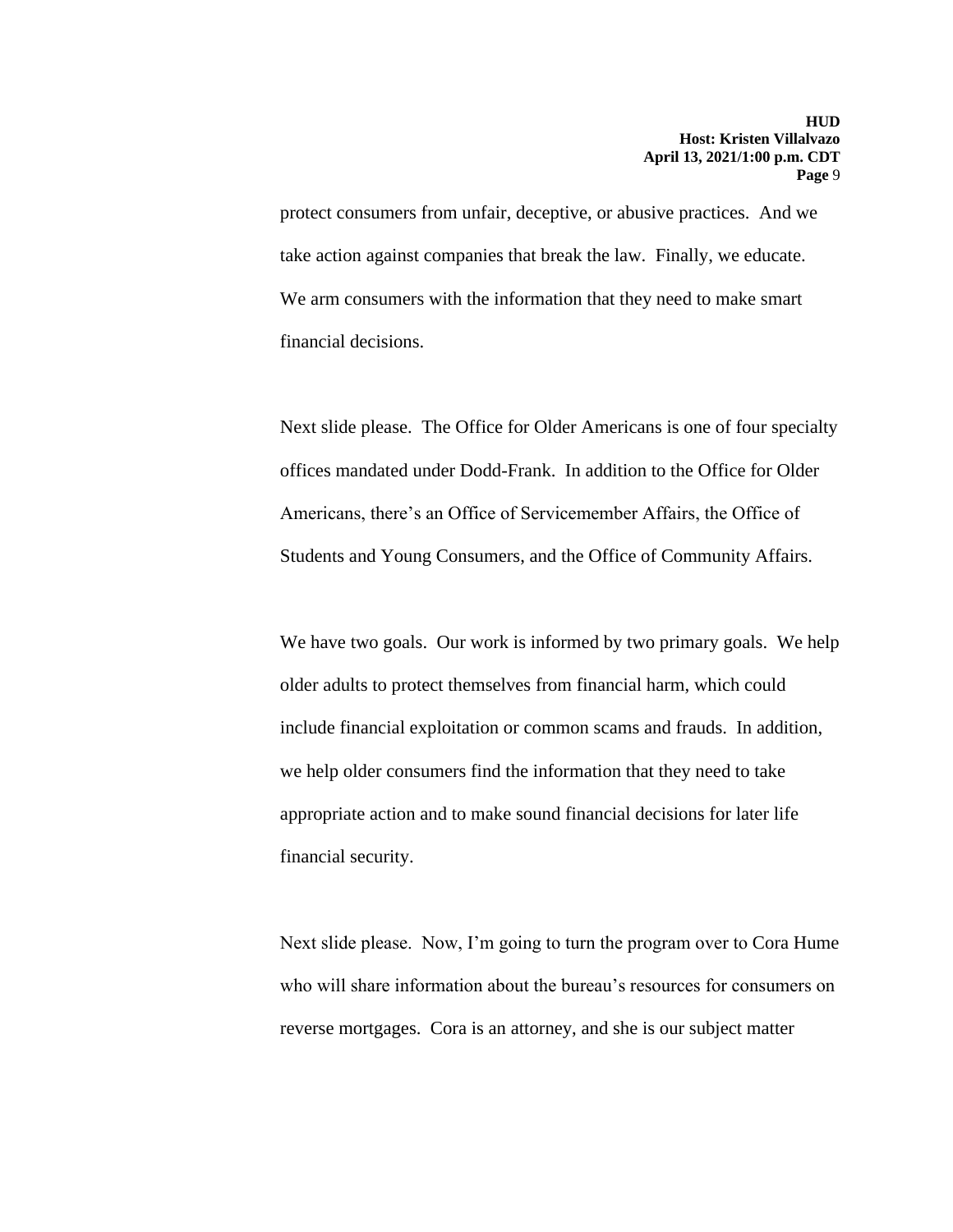expert on reverse mortgages in the Office for Older Americans. And she is also a fierce and passionate advocate for older adults.

Again, thank you for the opportunity to be with you here today. And now, I will turn the program over to Cora.

David Cora, I believe you may be on mute.

W I believe Cora is trying to reconnect to the audio. It sounds like she might be still dialing in or muted.

David Thank you everyone. We'll be back to the presentation in a moment. Thank you for your patience while we're fixing a little tech issue.

Kate It looks like Cora is on hold with the audio, so if an organizer can just let her in, then I think she'll be able to get going.

Virginia Dan, can you let Cora in, please?

Cora Can you guys hear me now?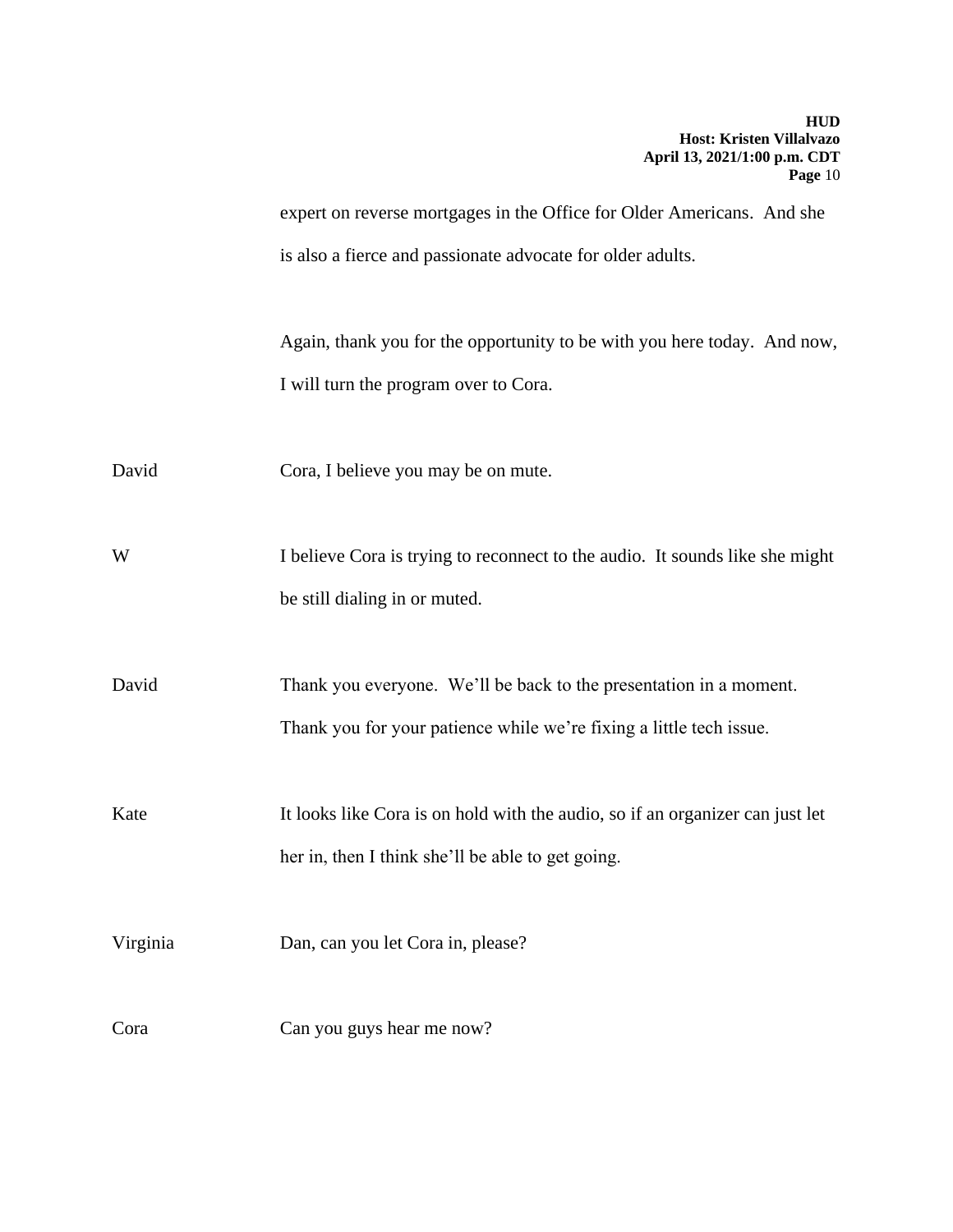Virginia Yes.

David Yes.

Cora Okay, great. I do not know what happened there, so I apologize, but I've switched phones. So, I will get started. Hi, I'm Cora Hume. I'm going to turn on my camera for just a minute, and then I'm going to turn it off again, but it's nice to meet everyone.

> I'm going to start talking about why we're talking about reverse mortgages. I'm going to try to put it in the context of older homeowners and what we're looking at in terms of the marketplace.

Next slide, please. Thanks for your patience, everyone. So, we're talking today about older homeowners, and as you can see from this slide, eight in ten consumers who are 65 years or older own their homes, so we're talking about our parents, we're talking about our grandparents, aunts, and uncles, people who live in our neighborhood. Really the question is what people do as they age with their homes. It's a financial decision, it's an emotional decision, and it's a physical decision whether they can stay in their home as they age.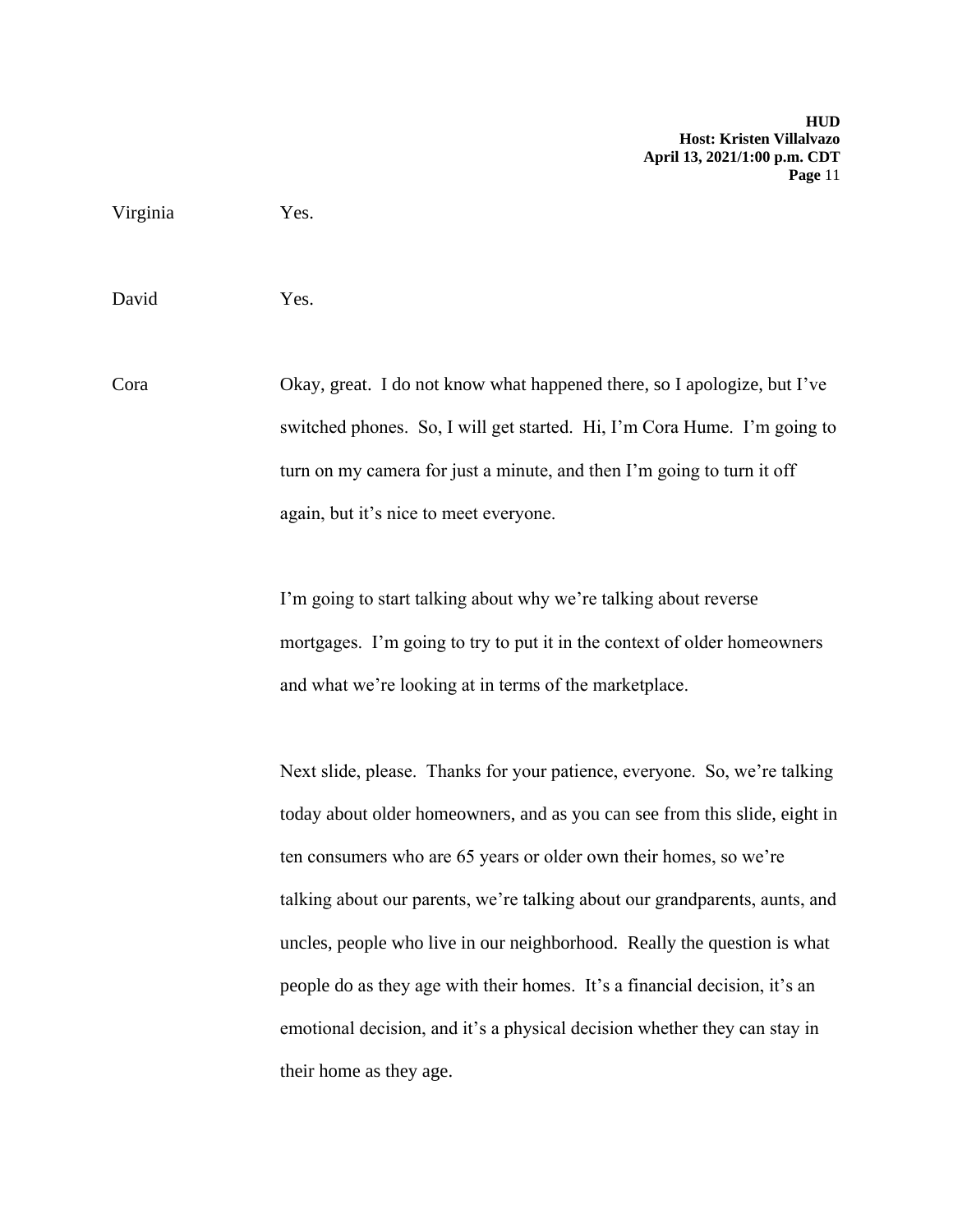Next slide, please. Homeownership is really important for a lot of people because it's their largest asset. As this slide reflects, in 2019, homeownership accounted for over 20% of all the assets held by consumers age 65 and older, and as you can see it's twice as much as the next saving level of IRAs. So, this is a lot of money we're talking about, \$9 trillion in housing wealth here, so again, a really important asset for a lot of homeowners in the United States.

Next slide. As many of you know, housing costs are also one of the largest expenses for older homeowners. The first bullet really highlights that the housing costs that people experience don't change over time. You still have to upkeep your home, you still have to pay your taxes and insurance, and so those costs would probably be easier to handle when we're earning income. Once we hit retirement, those costs can become more burdensome on a fixed income.

The second bullet talks about in 2019 almost a quarter of older homeowners spent more than 30% of their income on housing. That's noteworthy. That's over a quarter of their income spent on costs relating to housing, and in 2019 as well 37.1% of homeowners age 65 and older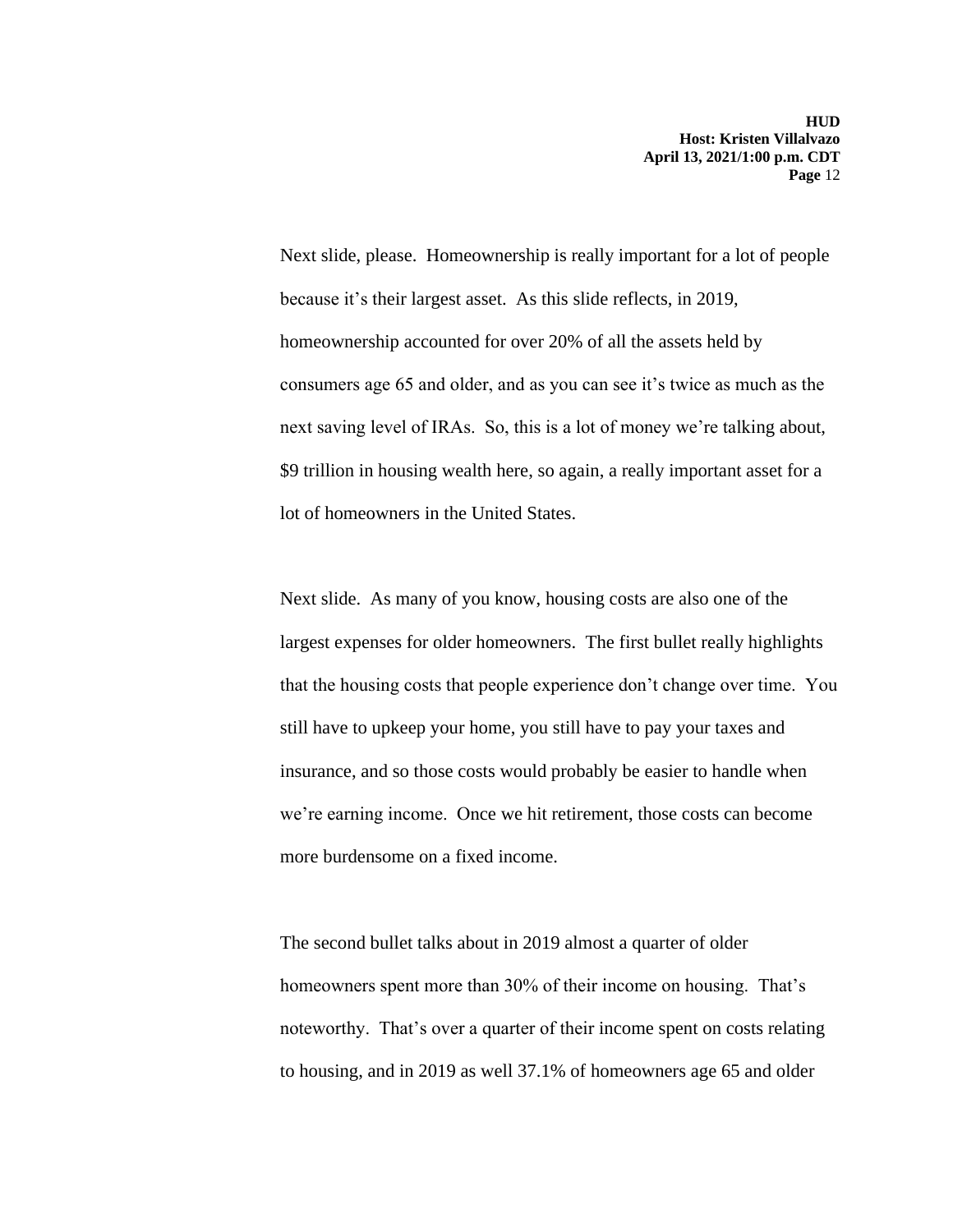had mortgages. So, again, that's a change from earlier years where in retirement a lot of people had their mortgages paid off. We're now again talking about a population of over a quarter still have to pay a mortgage in their retirement years.

Next slide. For older homeowners also, the home is a lifeline. We're seeing today with the baby boomers they don't have defined benefit plans, and there might be a savings gap that they are falling short on their retirement costs. So, older homeowners are relying on the home equity to fill that gap. Again, another really important consideration for older homeowners.

Next slide. This talks about how housing satisfaction plays into financial well-being. We're defining financial well-being here as the means by which people can meet their ongoing financial obligations, they're able to absorb financial shock, and they're also able to enjoy their lives, go out to dinner when they want, buy a gift when they want without putting their monthly finances at risk. That's how we're defining financial well-being.

As this chart reflects that there's a statistically significant gap of about 10 points in the average financial well-being score between older adults with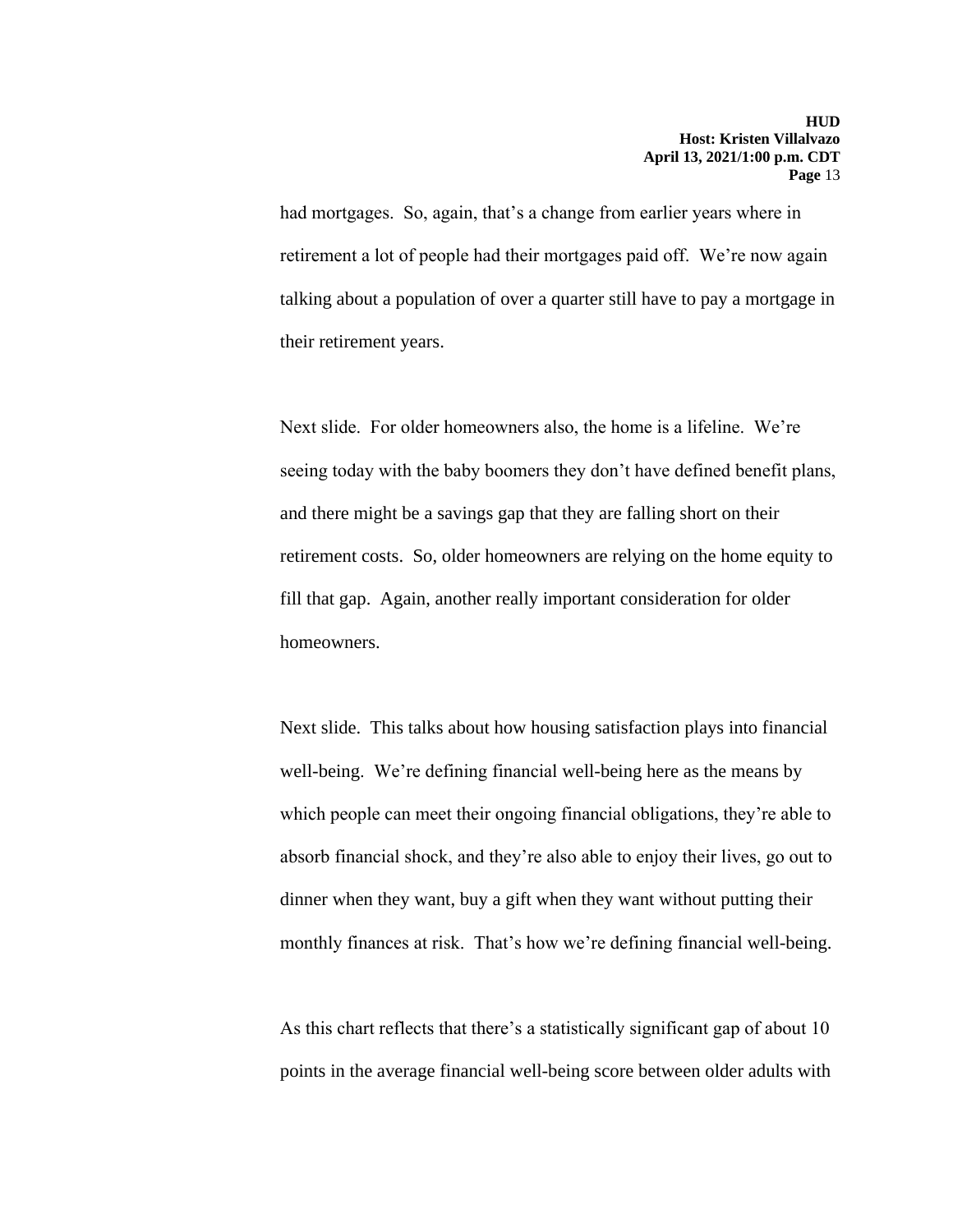low housing costs and those with medium to high income costs. As you can see here, the medium to high income costs we're defining as 30% or more of their income. Again, you also see a point difference between those that are satisfied with their housing situations and those that are less satisfied.

So, again and not surprisingly, the people who have a higher financial well-being scale are able to spend what they want, have a lower house cost burden, and are more satisfied with their housing situation.

Next slide. Older homeowners when surveyed by AARP, most of them said that they wanted to age in place. They wanted to stay in their home. Nearly 90% of people age 65 or older wanted to stay in their home for as long as possible, and 80% believe that they would stay in their residence for their rest of their lives.

So, the question is if these people can afford to stay in their home despite their emotional desire to stay in the home. We have to think about a declining health. How are they going to pay for long-term care? Is it going to be self-financed? Is it going to be covered by long-term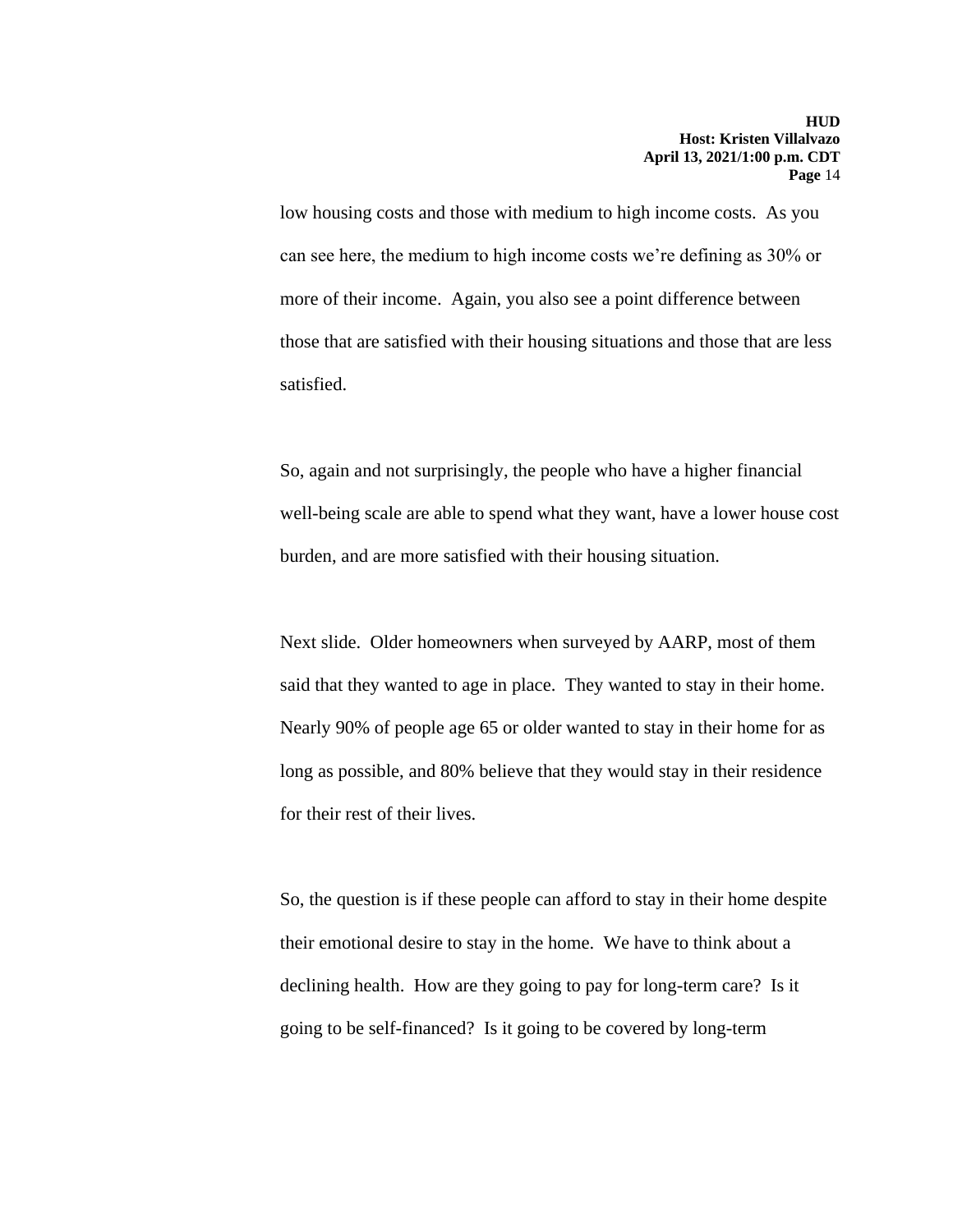insurance? Is some family member going to provide the assistance that an older homeowner may need as they grow older?

So, this is clearly a really complicated issue with significant financial implications, not just emotional, and now in the time of COVID it's become even more complicated. Older homeowners are more wary of congregate care like nursing homes and assisted livings because those areas were hit really hard by the COVID crisis. We've seen the older population being hit hardest again by COVID deaths, and so we're seeing now widows and widowers now having to navigate housing decisions on their own.

We have also instances where before the pandemic family members might have been contributing to help pay for the home costs whether that was a mortgage or keeping up the repairs, and family members have become unemployed or underemployed and may no longer be able to support their older homeowner family member in keeping up the home.

Then, we're also seeing multigenerational living where any kind of foreclosure would displace not only the older homeowner but possibly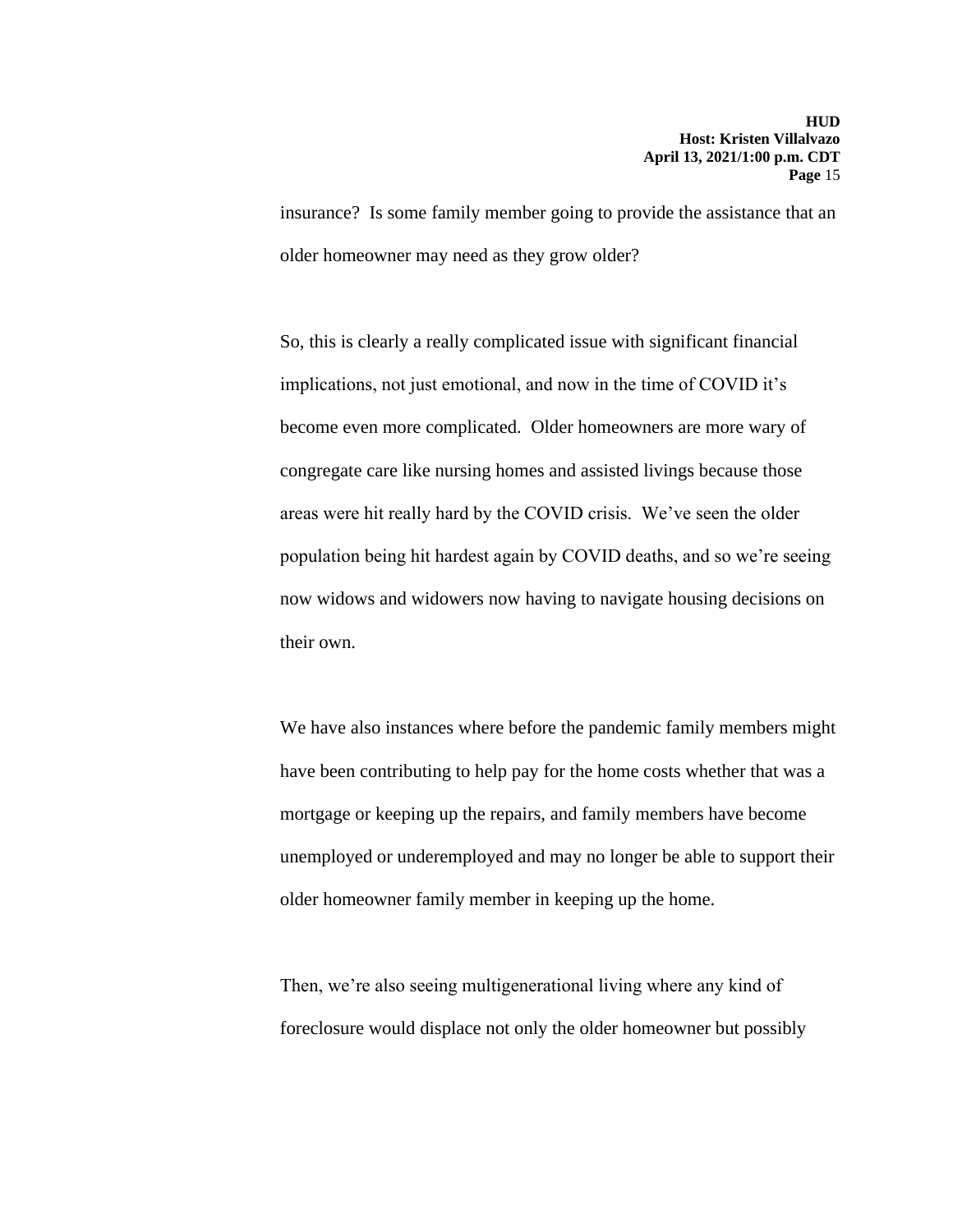multigenerations that are now forced to live together due to the economic strain caused by the pandemic.

So, that leads us into the next slide about reverse mortgages. Why are we talking about reverse mortgages? Reverse mortgages, as many of you know, is marketed as a way for older homeowners to age in place, to stay in their home, to afford the cost of living in their home. We've seen here in our complaints that are filed with the Consumer Financial Protection Bureau that many older homeowners who have reverse mortgages don't understand what the product is and that it's a loan. So, we've created a host of resources to help older homeowners navigate this complicated product.

Next slide. We have two types of reverse mortgage resources. We have the pre-origination resources. I'm going to go into each one of these individually, but we have pre-origination that talks to older homeowners who are considering a reverse mortgage. It tells them how they work, how expensive they are, what kind of responsibilities they have once they take out the loan, and then we have the post-origination resources. Those are for reverse mortgage borrowers who already have the loan. What do they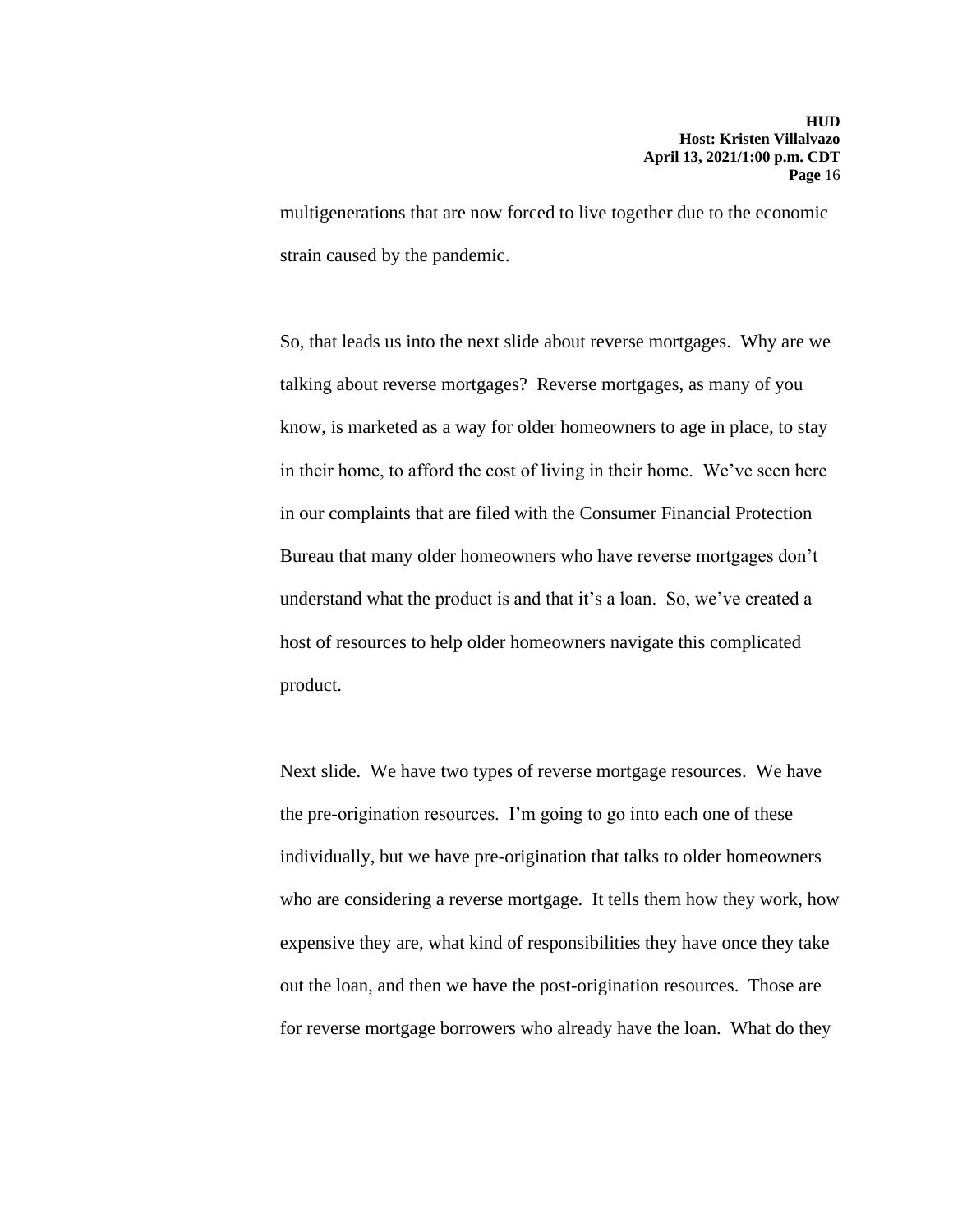need to know now that they have the loan so that they can stay out of default and maintain the loan?

Next slide. The first resource that I wanted to highlight, and I was originally going to share this video, but unfortunately the sound doesn't come through, so I'm not going to show it today, but it's a two-minute video, and here's the YouTube link underneath the picture.

We created this video in 2017. It's two minutes, and it explains in a nutshell what a reverse mortgage is. Originally, we hoped that it could be shared with consumers whether it's via an email. I used to be a legal aid attorney. I would have put it on repeat in my waiting room so people could view it. If you're visiting clients, you can pull it up on your phone. It's a really great way just to introduce the topic without getting into really the nitty-gritty of a reverse mortgage.

So, I highly recommend, and we can send around the video link again, watching this video, but I think it's a really great resource to sort of break the ice and talk about reverse mortgages.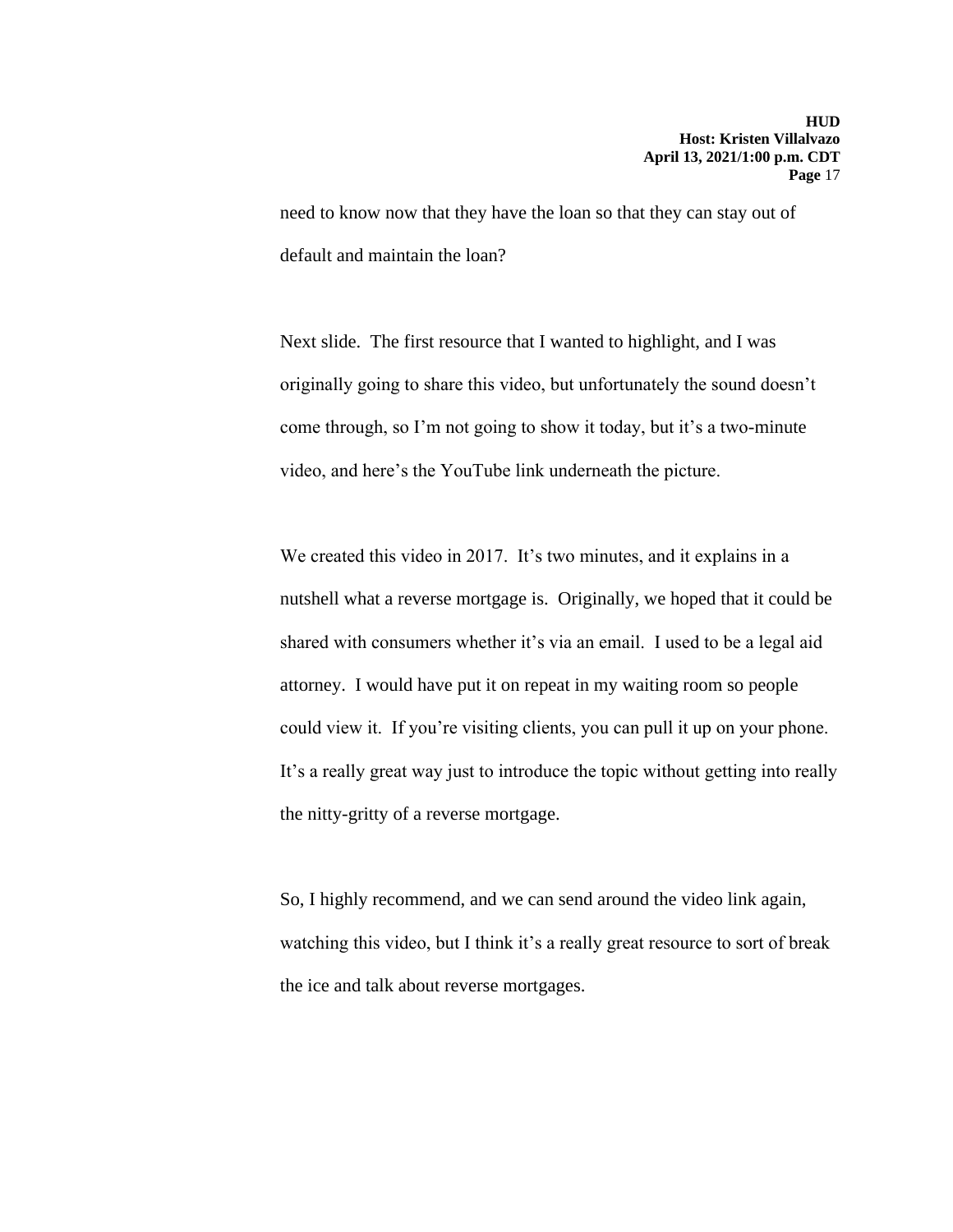Next slide, please. Then we have a short plain language guide called Considering the Reverse Mortgage, and this was released in 2014. It's two pages, so it's much like the video. It's very high level. It really talks about the basics, so as a legal aid attorney, I probably would have shown the video, and when they left my office, I would have given this as something that they can really just learn the very basics of what a reverse mortgage is before they really further pursue a reverse mortgage.

So, great for family members, great for community members, great for community events, and it will give the people the basics of what they need to know.

Next slide. So, the Reverse Mortgage Discussion Guide is a much more in-depth guide, so this was released by the CFPB in 2017. It's intended to be more in-depth. It was a tool that was originally created for housing counselors.

We envisioned that this would be a guide that housing counselors could go through page-by-page with an interested homeowner, and it would often be—definitely during this time when you can't be in the same room with someone—it could be looked at by the housing counselor and the older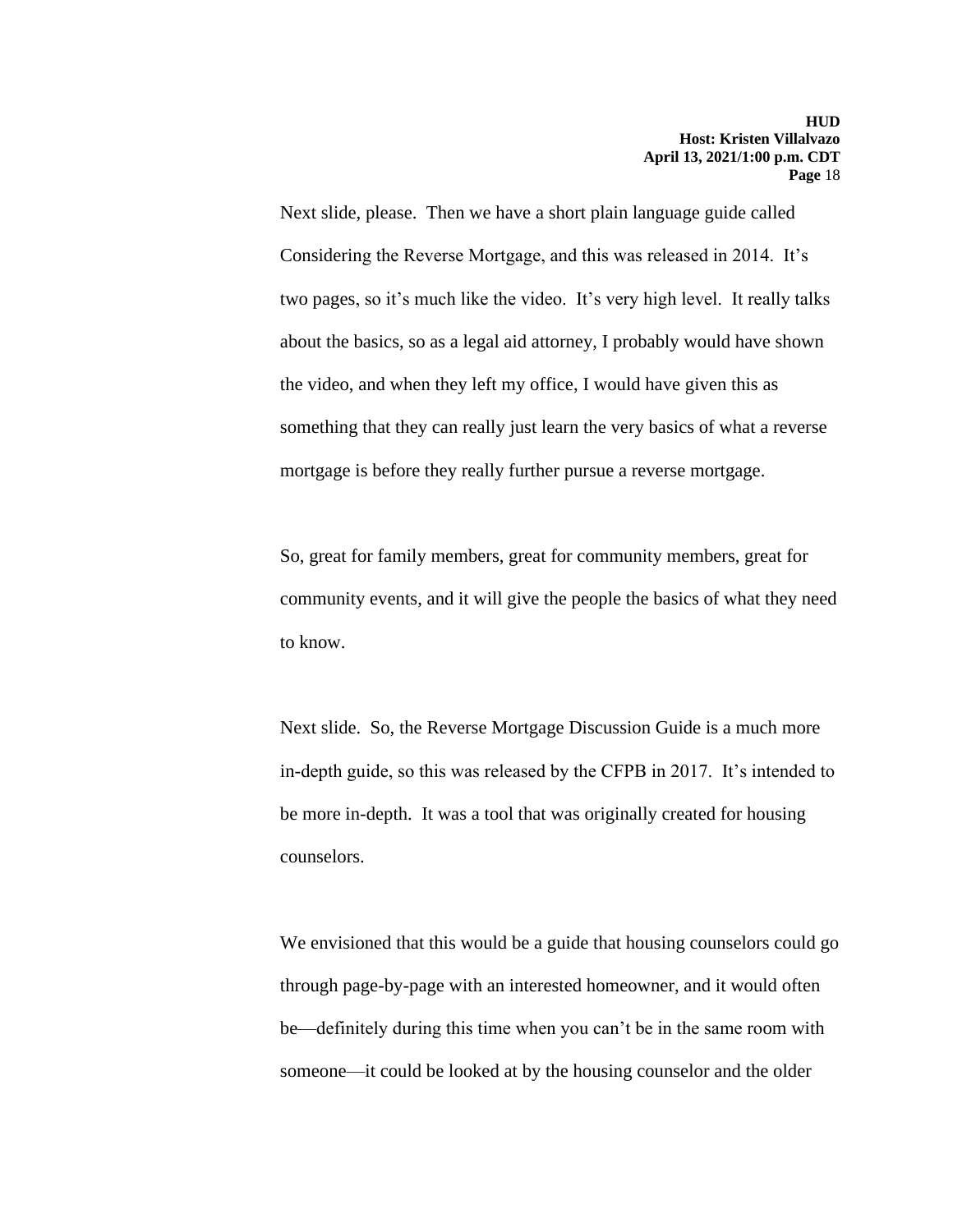homeowner, and it could be a guide to help walk through some of the stickier facets of a reverse mortgage.

We hoped that this could be a supplement to the HUD protocols in terms of a pre-meeting or a follow-up tool that really gives the consumers facts about reverse mortgages.

Next slide. As you can see, this is a graphic from the Reverse Mortgage Discussion Guide. We didn't just do text. We decided that for complicated products, people learn differently, so we have graphics to help explain the words that we have in the guide as well.

Next slide. We also have alerts in this guide. This is another picture taken from the discussion guide. As I had mentioned, we have learned through complaints that older consumers really don't understand or don't fully conceptualize that a reverse mortgage is a loan, so we really want to call out their attention before they take out a loan that this is how it works. It's borrowed money plus interest plus fees equal the rising loan balance each month. So, throughout the guide we have alerts where we want to call out areas that we know are pain points for older homeowners.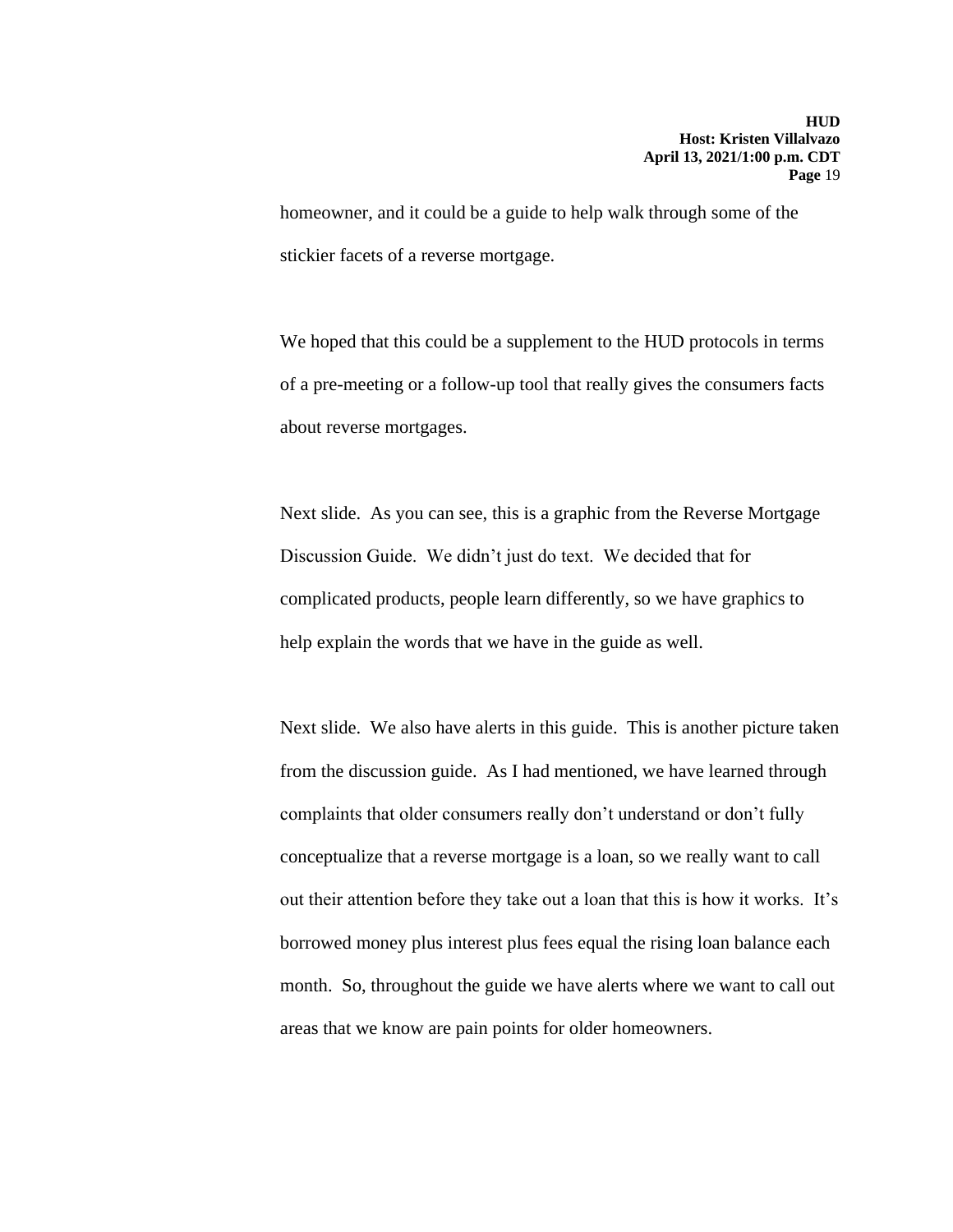Next slide. This is our newest guide. This is called for short, "The Rights and Responsibilities Guide." We just released this this past March, March 2021. It took over two years to make. We worked with HUD on it, so it was a collaborative effort. Legal services attorneys that we have talked to said that this would be a really helpful guide for those who already have a reverse mortgage. It explains what the ongoing obligations of the loan are, and let me just go to the next slide, and I can show you the index.

So, we have—I don't know if you can see on this slide the index, but it goes into how our borrower may pay off a loan, what happens after the borrower moves out of the home or dies, what the heirs need to know, and where they can get help.

Next slide. So, here's a graphic or a picture from the guide. As you can see, we talk about the requirements of the ongoing responsibilities of a reverse mortgage, so here we're talking about property charges that the consumer has to pay including taxes and insurance as well as some other ones like flood insurance and ground rent, condo fees, HOA fees.

So, we really break it down into the three main requirements of the HECM loan: occupancy, paying property charges on time, as well as keeping the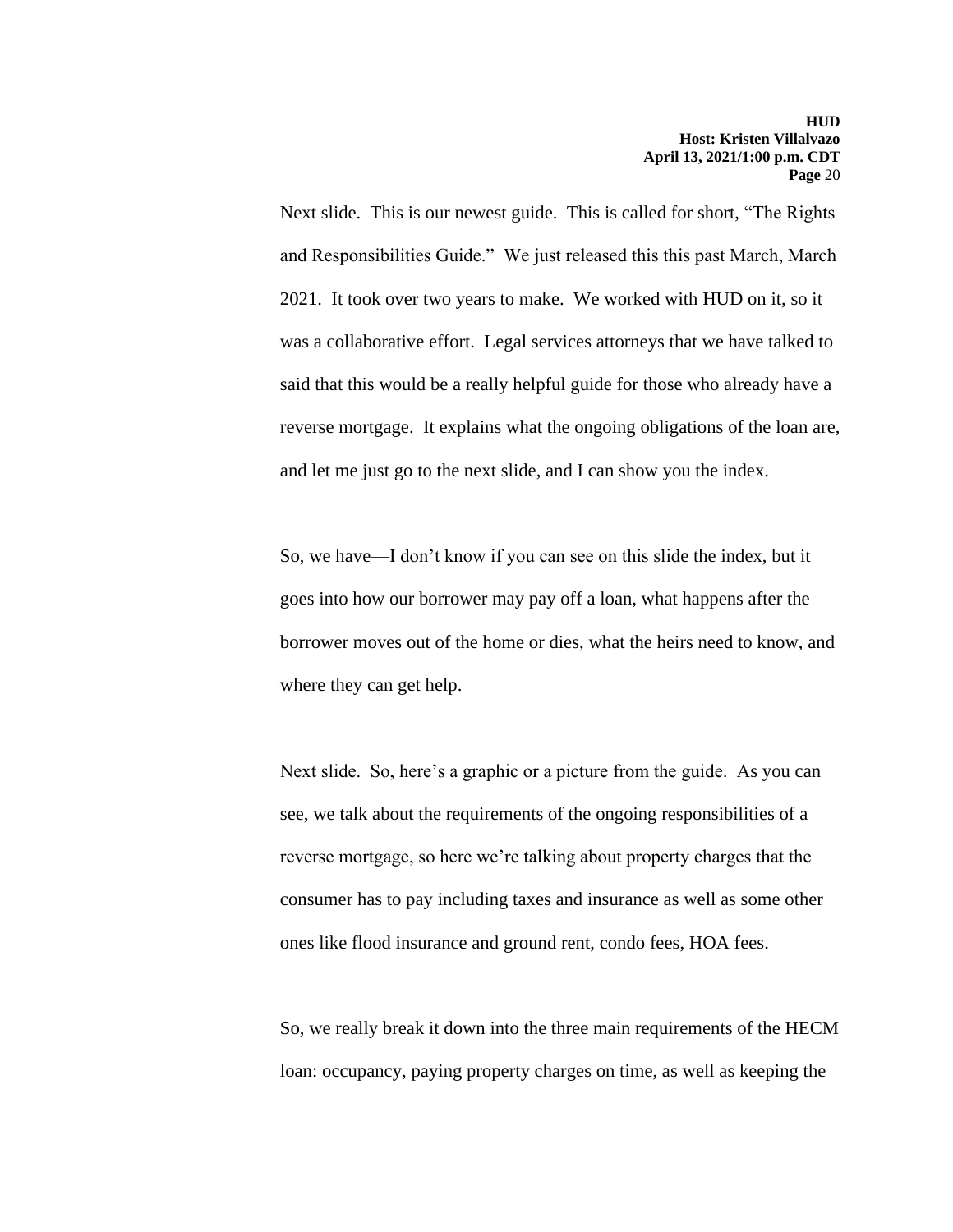home in good repair. So, that's discussed at length, and as you can see, there's also a warning, so we call out areas where we really want the homeowner to focus on.

Next slide. Through our testing of the Reverse Mortgage Discussion Guide we learned that older homeowners really would like a glossary of commonly used terms. Many of us use those terms as second nature, but for most people these are not words that they use in their daily lives, so we created a glossary of commonly used terms that can be used outside of the Rights and Responsibilities Guide, it can be printed out separately, and it has more terms in it than what's used in the Rights and Responsibilities Guide.

So, again, I think this glossary would be a really great resource, so that way, older homeowners can understand what notices are saying to them and what they mean.

Next slide. This guide is another resource that we created after talking to legal services attorneys. I was at a conference after Hurricane Maria, and there were legal services attorneys from Puerto Rico really called out what happens to a reverse mortgage after a natural disaster. There are a fair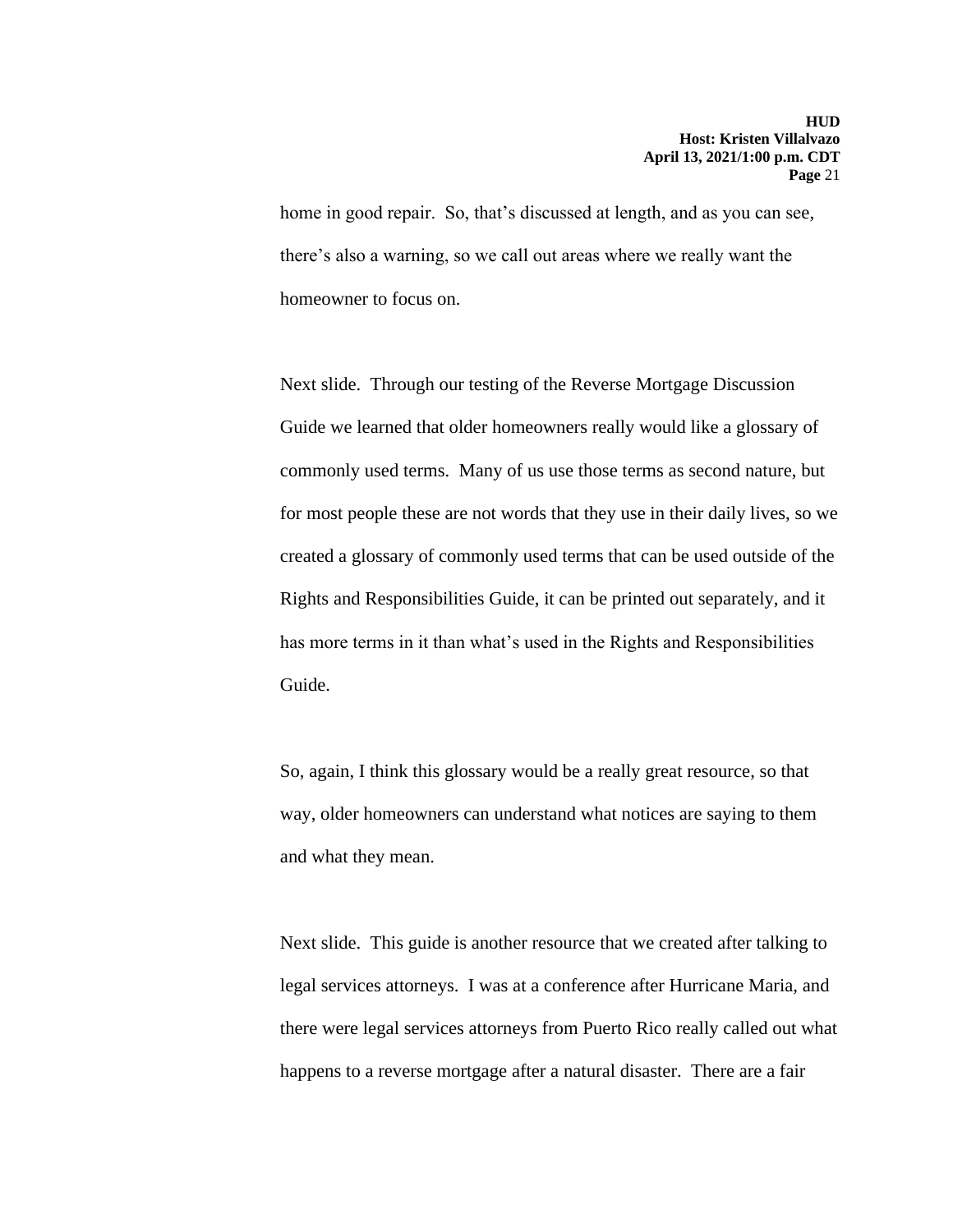amount of reverse mortgage borrowers in Puerto Rico, and the question was what happens to their ongoing responsibilities after a natural disaster.

For example, what happens with home repair if your home has been damaged by a storm? Are you in violation of your loan? So, this really walks through what older homeowners need to know after a natural disaster and where to get help.

Next slide. We also now have a webpage that we worked on with—it's a collaborative effort with HUD and the VA and the FDA and CFPB on COVID. So, we have, as you can see on the far left, it might be small, but the last blue bullet says Information for Reverse Mortgage Borrowers, and so we have seen or heard anecdotally actually that there's a strong correlation possibly between property charge default and COVID.

So, there are unique aspects to the COVID relief options for reverse mortgage borrowers that are different than for forward borrowers. So, this really—the section on reverse mortgages talks about the extension of timeline that aren't just for the borrowers but also for the heirs, and so forbearance doesn't really apply because there's no monthly payments, so there's different relief for reverse mortgage borrowers. This is a unique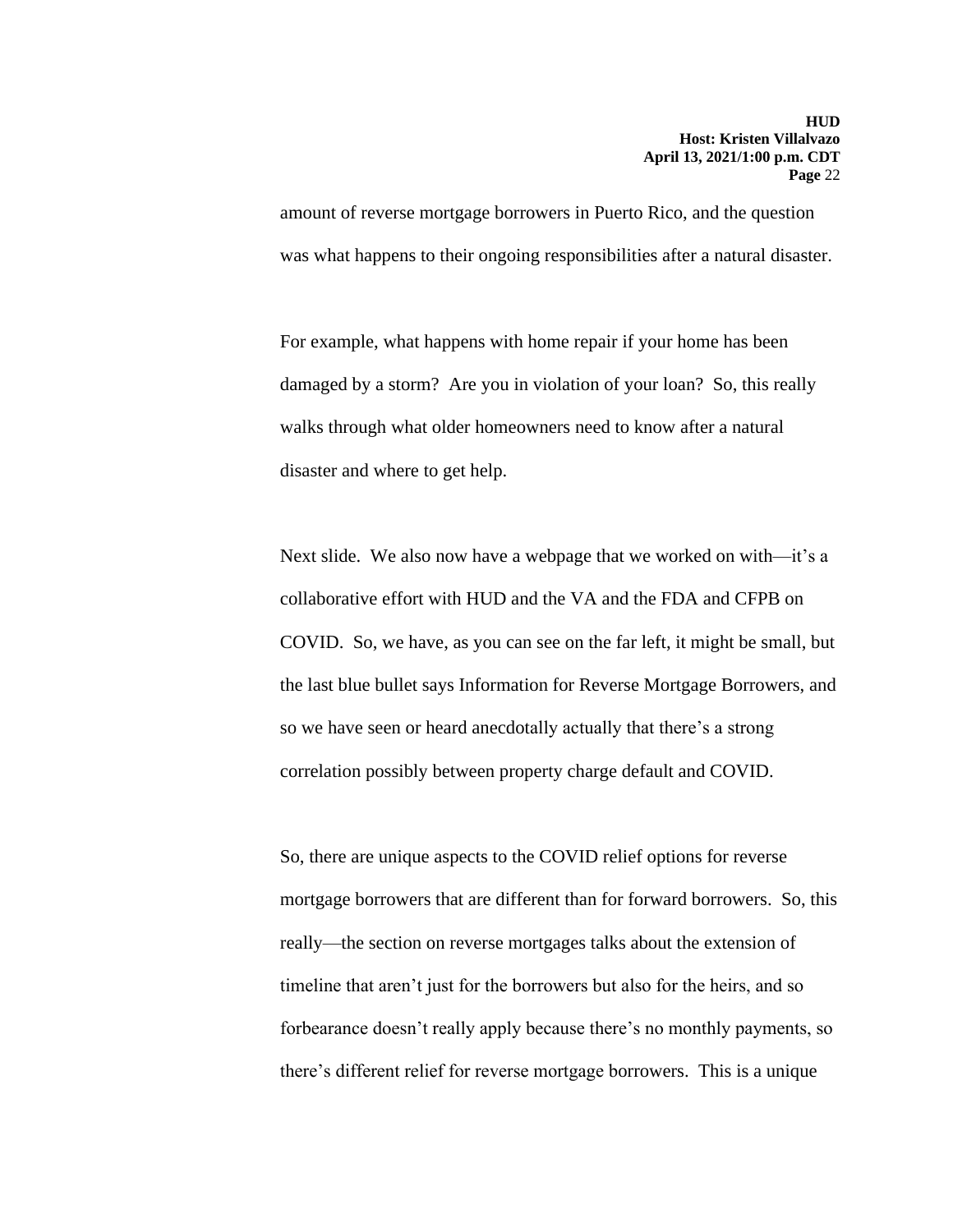website that really talks about what a reverse mortgage borrower needs to know in the time of COVID and what kind of relief they can get at the present time. We keep this updated as it develops.

Next slide. We also have at the CFPB a whole landing page just on reverse mortgages. So, all the resources that I just touched on are at this consumerfinance.gov/reversemortgage. You can find all the resources here. You can download any of these guides I just talked about, and then there's also an order link there that you can order any of these resources in bulk, so if you wanted to send it to your clients, they're all for free. They're in Spanish, they're in plain language.

The website itself is another great resource. You can see it has the video on it, it has some Q&As on it, and it also has some key terms on it. So, as you're emailing a client who's interested in a reverse mortgage, this is a great place for them to begin as well.

Next slide. Then, I just wanted to touch on how you can reach us. So, you can see our inbox. You can always email any questions you have for us, but we also have the reverse mortgage website that I just discussed.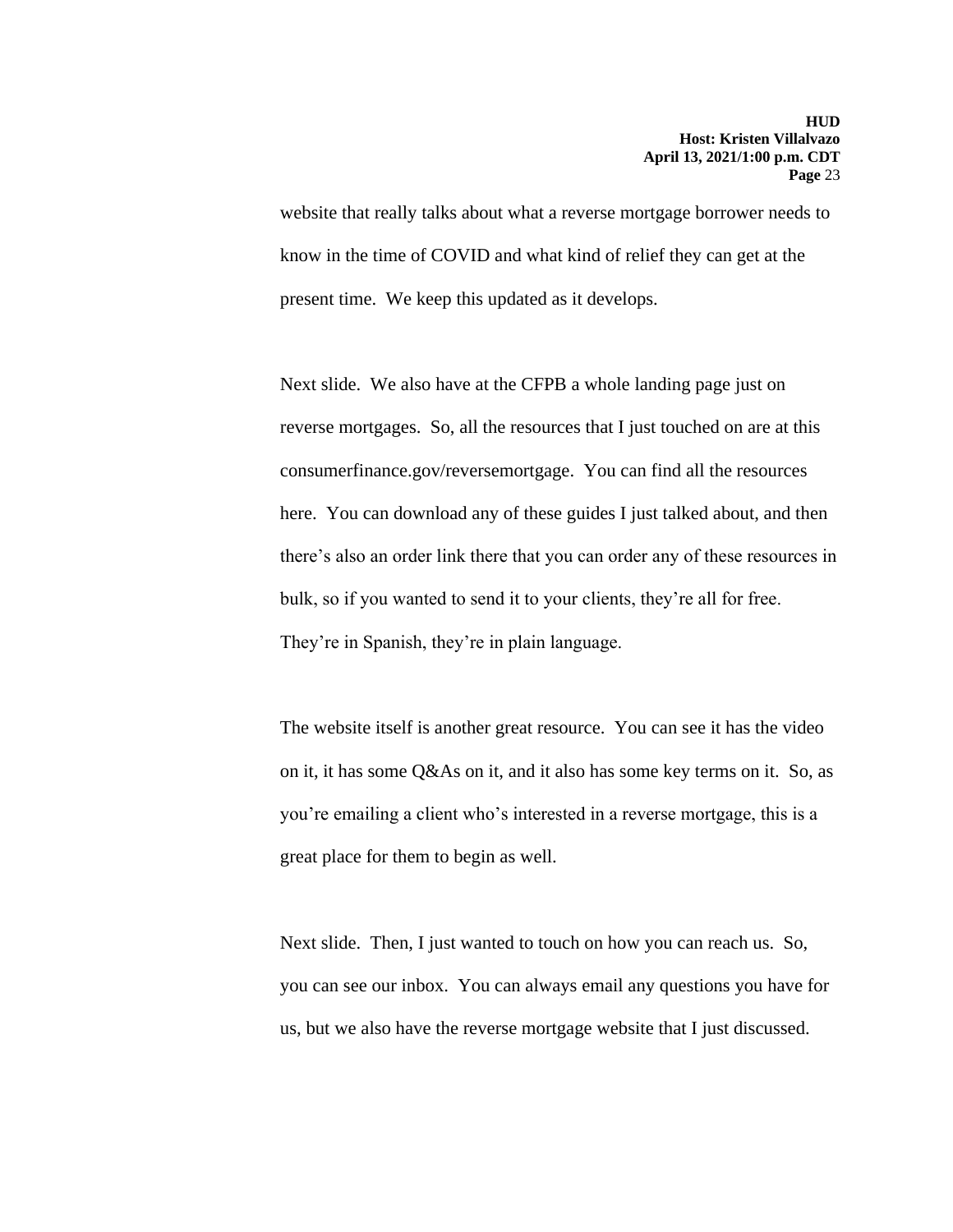Then, we also have complaints. So, the CFPB takes complaints. If you are having issues with financial institutions on behalf of your client or yourself, you can always file a complaint with us. We would then forward it on to the financial institution who usually responds within 16 days.

So, as a housing counselor, I know that you work with homeowners who are having problems. If you can't get a response from a lender or a servicer, this is a good way to get a response in writing from these financial institutions.

One thing to note though, if you are filing on behalf of your client, you need to submit an authorization that you are representing the client so that way the company can respond. Otherwise, they'll say, "We don't know who you are, and we can't disclose anything to you." So, again, if you are filing on behalf of a client, please remember to file with the complaint an authorization reflecting your representation.

Lastly, the last bullet here is about the Ask CFPB. This is a library of Q&As that the bureau has put together. There are about 27 Q&As on reverse mortgages, so if you go to the Ask CFPB, you can type in reverse,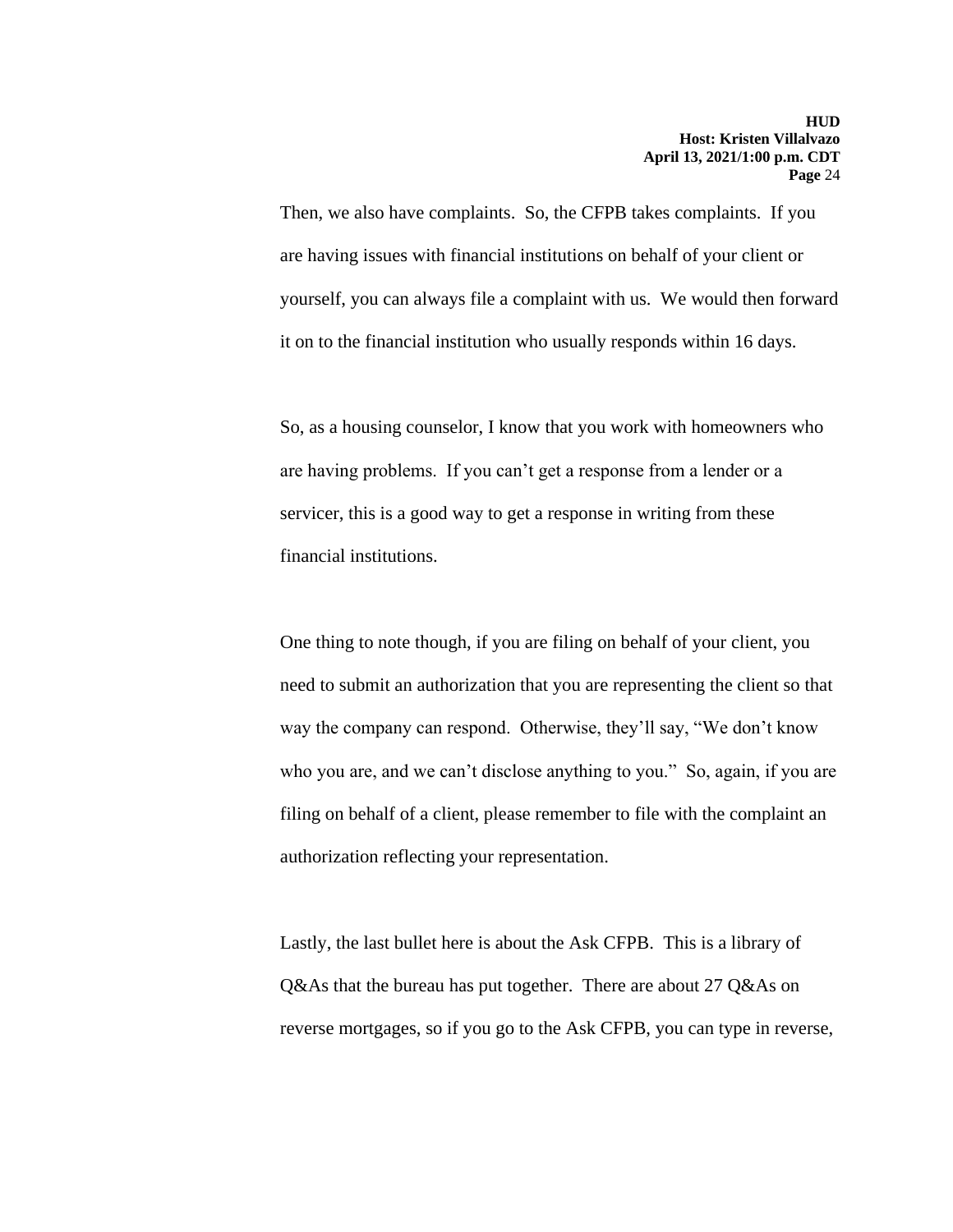and all those questions will drop down. You can read those, too, and those are another great resource for clients.

That's our resources in a nutshell. I'm happy to take questions if anyone has any. You can also feel free to email our inbox, but I just want to take a pause here before turning it back to HUD to see if anyone had any questions.

- Kate Cora, we do have a few questions. So, the first question is, "What if there are no heirs? Does the debt get passed to the family?"
- Cora No, it doesn't. So, as David had mentioned, FHA insures these loans. The debt gets paid off. The home gets sold. Any difference between the sale of the home and the amount owed is covered by FHA. So, that's why HECMs are so unique and a trusted—the consumer will never owe more—there won't be a default-type judgment.
- Kate Another question is, "What are some of the biggest problems you see with reverse mortgages?"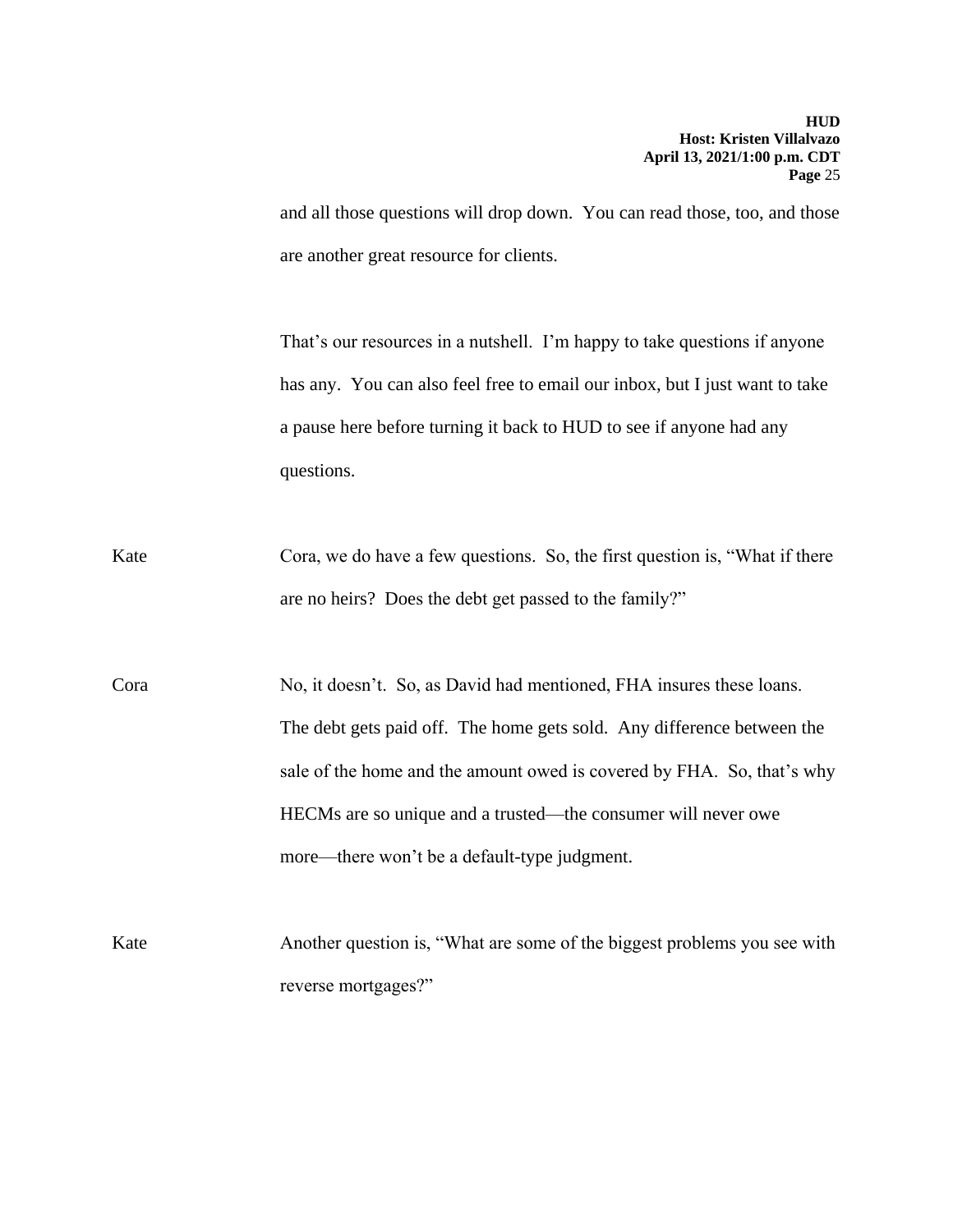Cora That's a good question. So, for those complaints that we're seeing, we see people not understanding the product. It is a really complicated product, so people not understanding it's a loan, people not understanding that the home can't go to their heirs often because they have to sell the home to pay off the loan. So, if they want to leave the home to heirs it really doesn't make sense often to take out a reverse mortgage unless the heirs will have money to pay off the loan.

> We see issues with property charges. We're going to see that more and more. A lot of older consumers don't have the money to pay property charges. HUD had a fix to that, depending on when the loan was originated. There's now a set-aside where when the loan is originated, the consumer is evaluated for future property charges, homeowner's insurance, and property taxes, but if the loan was originated before that change, some homeowners aren't able to pay, and then the servicer has to put forth the money, and there's a repayment plan.

The loss mitigation for reverse mortgages is very different. It's basically not obligated on behalf of the servicers, so we see a lot of complaints regarding loss mitigation.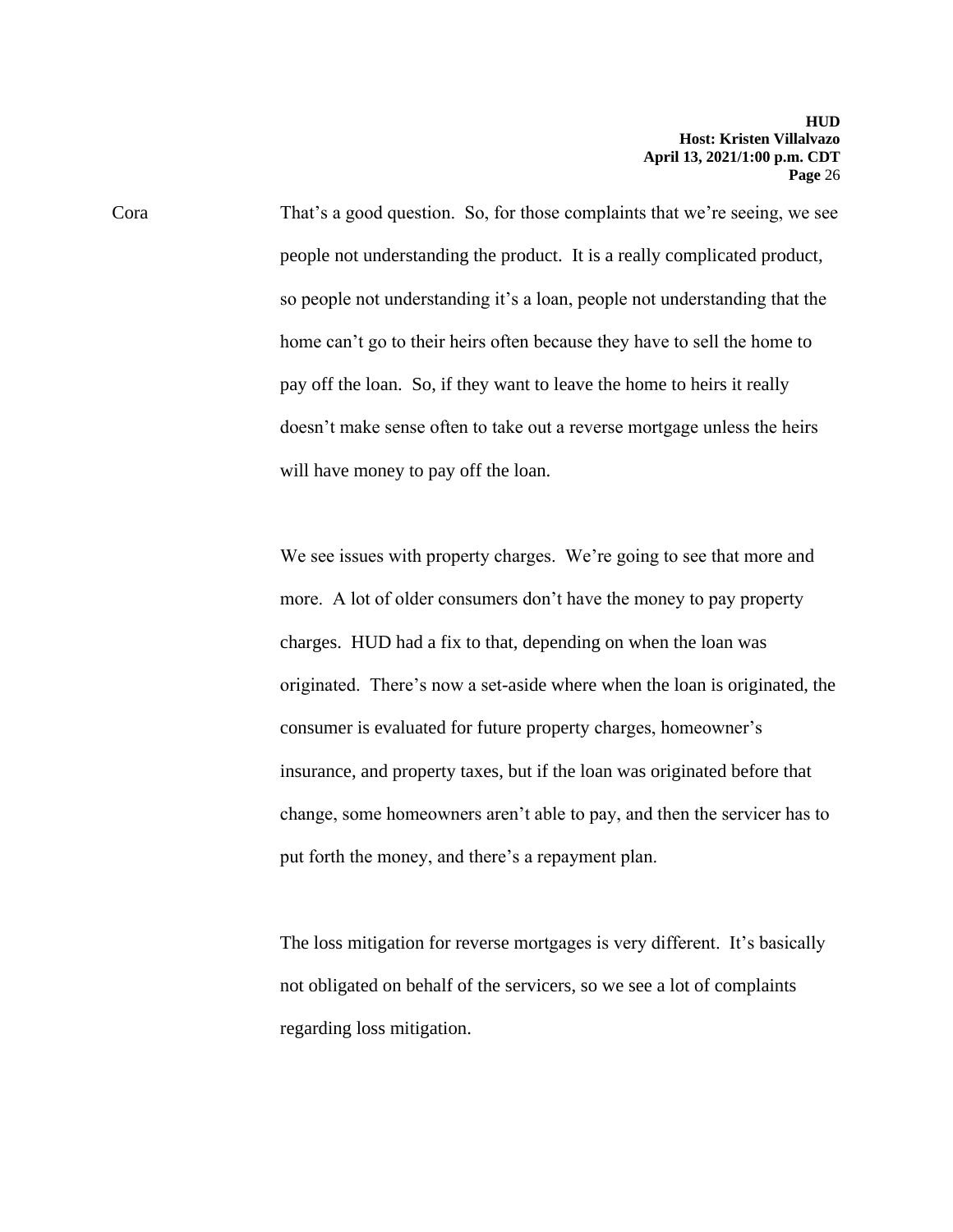What we want to do is really educate consumers so they understand the product before they take it out, and they understand their ongoing obligations, so that way we try to avoid a situation of default.

Kate Cora, we had someone ask the opposite question. "What are the greatest benefits of a reverse mortgage?"

Cora Reverse mortgages makes sense for some people. When I was a legal aid attorney, I used reverse mortgages with my clients to save their home from foreclosure, and they had enough equity in their home. So, my personal opinion is, and what I just mentioned is, it's most important to me that people understand the financial product before they enter it. If they understand the growing loan amount over time and that their equity decreases over time that might make sense to them.

> For some older homeowners, getting rid of the monthly payment makes a huge difference, and maybe that's all they get. After taking out a reverse mortgage, their equity might be just enough to get rid of their monthly payment, but they might not get a line of credit or a lump sum payment.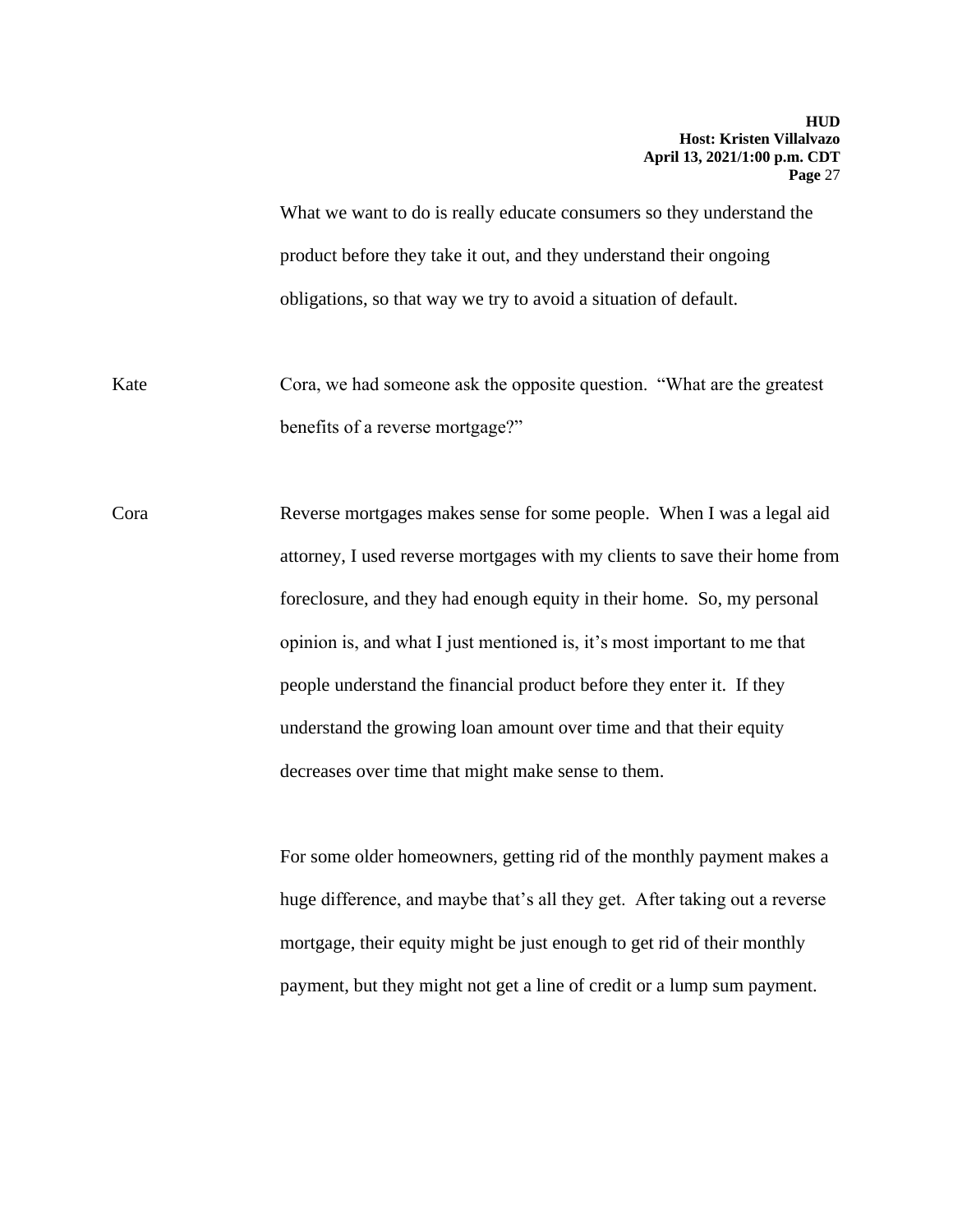It's a big relief for those of us who have to pay a mortgage not to think about paying a mortgage on a monthly basis, so that really does open up some funds for older homeowners who might be tight with retirement.

Kate Thank you. So, there are a couple of different questions about fees, and one of the questions is, "What are some of the typical fees that are added to a reverse mortgage, and what can lenders charge essentially?"

Cora Great question. I would also just refer you to our Reverse Mortgage Discussion Guide because we talk about the cost of reverse mortgages. They're not cheap.

> So, we have the same origination costs as forward mortgages, and then there's an insurance that you have to pay into, a homeowner's insurance. So, there's an origination you have to pay 2% for homeowner's insurance that goes to FHA to insure the loan, and then there's a half a percentage point for ongoing insurance costs.

> So, there is that, and then it's compounding. So, each month the fees and the loan amount is added, so it compounds over time. There's a great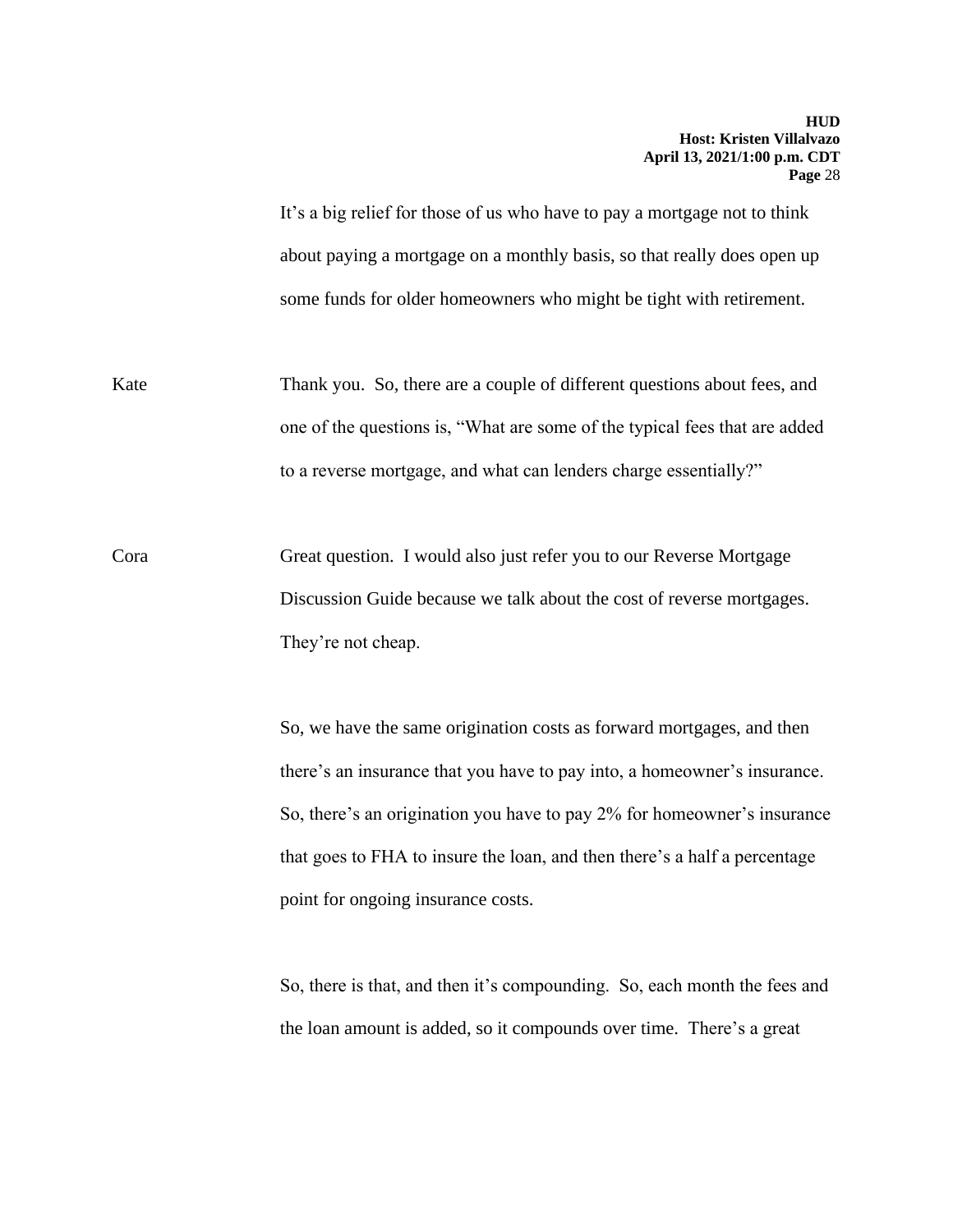graphic in the discussion guide that sort of lays this out nicely about what compounding means, so again, it's growing over time.

It is expensive. The more you borrow up front, the more it will compound, so one thing that older homeowners might consider is a line of credit with a reverse mortgage because then it's only compounding when they use the money. While it's sitting in a line of credit, it's not growing.

Kate Thank you, Cora. The questions are coming fast and furious, so thank you for sharing extra time to answer some of them. "What is the best way to help a homeowner who is in default with their reverse mortgage and facing foreclosure?"

Cora Another great question. You know, there's default counseling. I think you—it depends on why they're in default. There's occupancy issues in terms of default. The older homeowner who has a reverse mortgage has to make a yearly statement, sign a yearly certification that they're in the home. Sometimes the servicer mistakenly says they're out of the home, and the older homeowner is like, "What are you talking about? I'm here."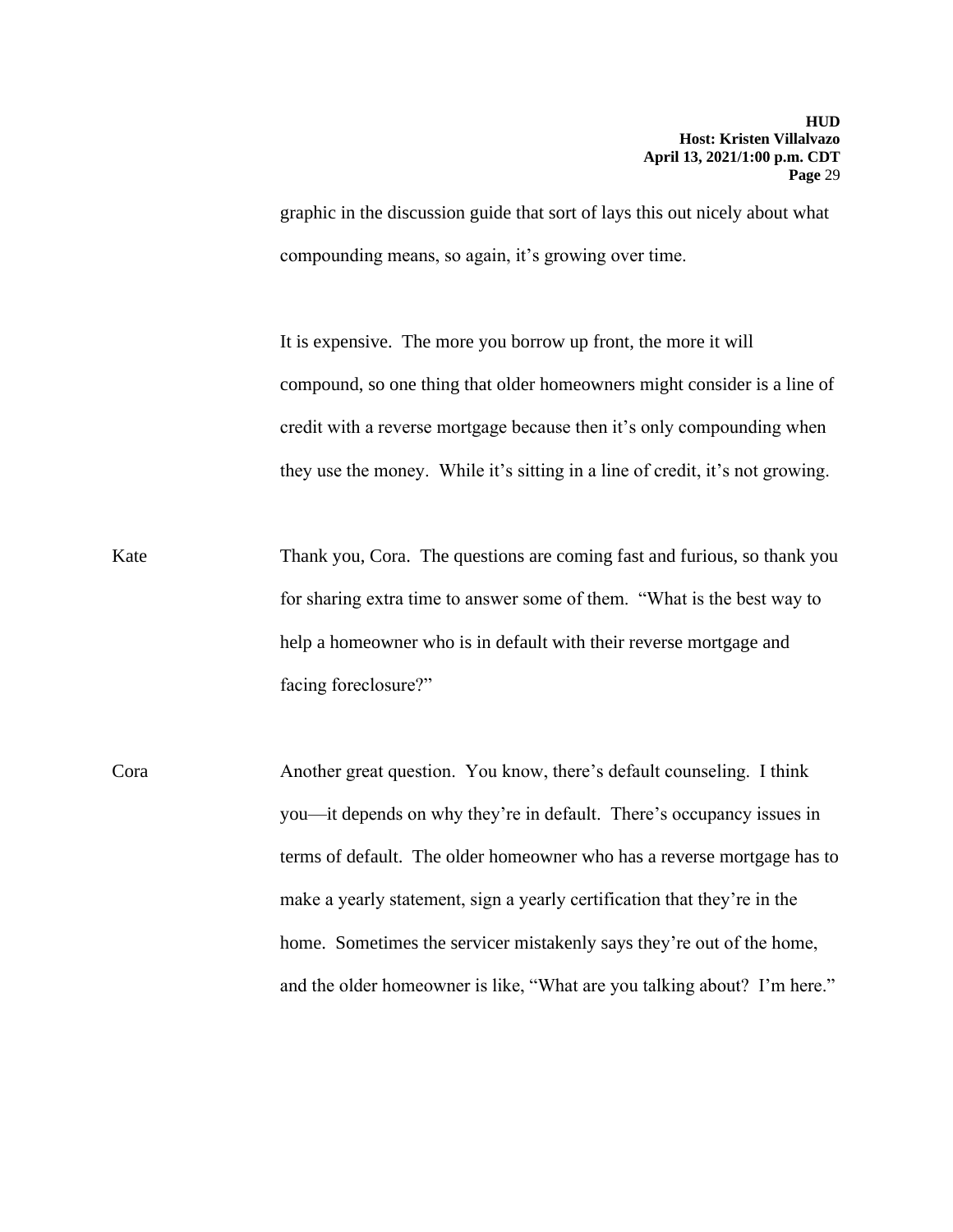So, those are easy ones to clear up. It's the payment of taxes and insurance by the servicer that really gets more complicated, and there can be a payment plan. It's not required of the servicer to offer a payment plan. If there's legal issues, I would try to get your clients a legal services attorney to get legal advice of what they can do. Hopefully, servicers are open to repayment plans.

I would also say as a housing counselor, look to resources in your community. For example, say an older homeowner knows that they won't be able to pay their taxes. There are often programs in the community, as I'm sure a lot of you know, to help pay taxes. Maybe it's a one-time type infusion of funds. If that avoids default, that would be great. If it's a matter of budgeting, and the person doesn't have a set-aside with their reverse mortgage to pay these fees, then you'd even want to get them into some financial counseling.

I think the reality is sometimes the home might not make sense for them. The average length of a reverse mortgage is about seven and a half years, so one thing that you want to think about in terms of advising consumers is if there are alternatives to reverse mortgages. I know that doesn't answer your question about default, but before they get into it, maybe a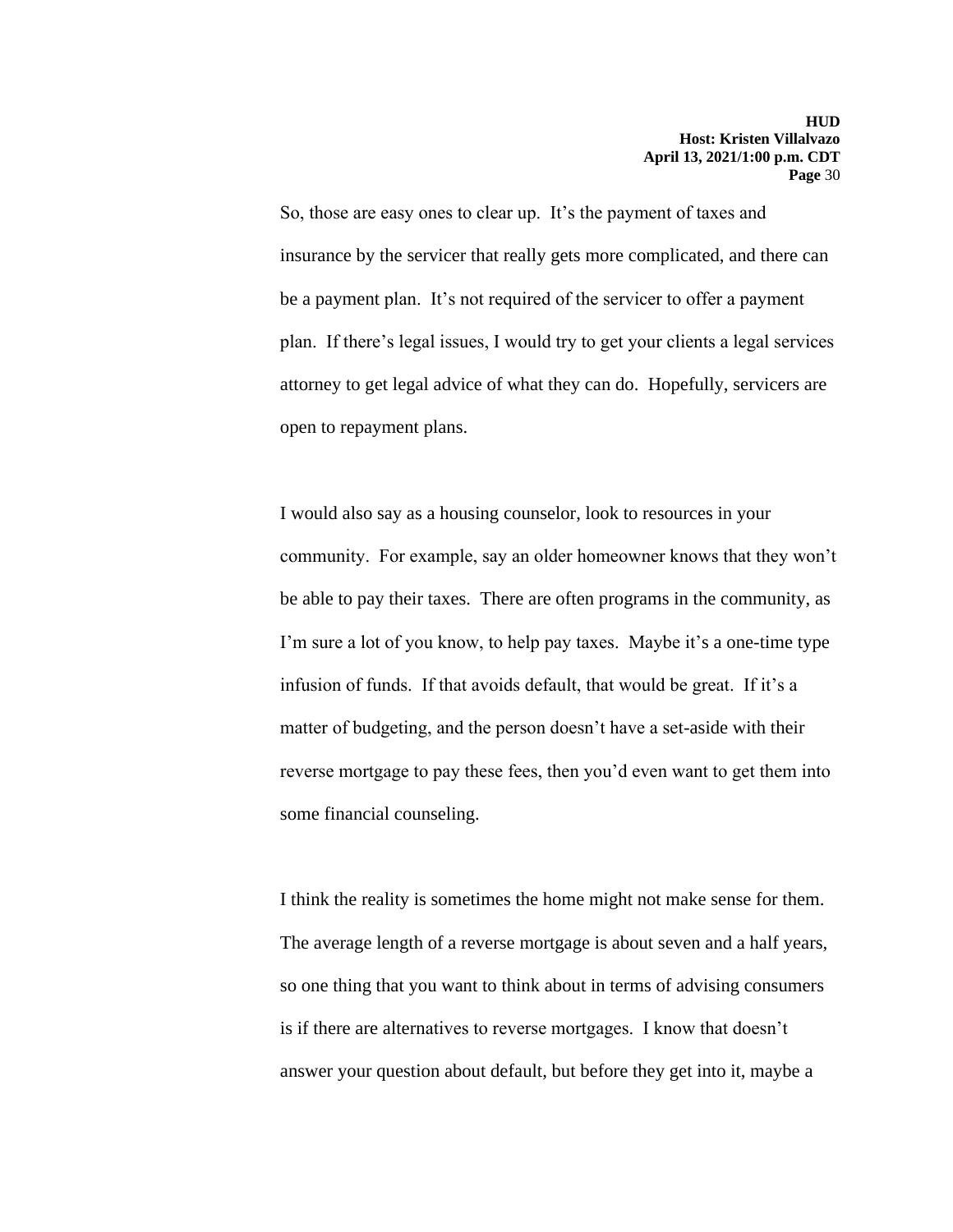reverse mortgage doesn't make sense. Maybe downsizing to a home that's smaller and more affordable makes more sense.

It depends on why they're going to get a reverse mortgage and what they're goals are, but for default, we have a lot of information on that on our website. I touched on a bit of it, and I'm happy if you still have questions about it after looking at our resources, I'm happy to talk to you individually.

- Kate We had a couple questions about how the principal limit is calculated and how much equity a homeowner can take out in a reverse mortgage.
- Cora That's going to be a case-by-case basis. It takes into account interest rate, age of the borrower or the younger spouse, and the value of the home, so I can't really answer that. That's a tough one because it's really going to be an individual-type answer.
- Kate Thank you. This question asks, "Is the non-borrowing spouse allowed to live in the home if the borrower dies or is in a nursing/health facility?"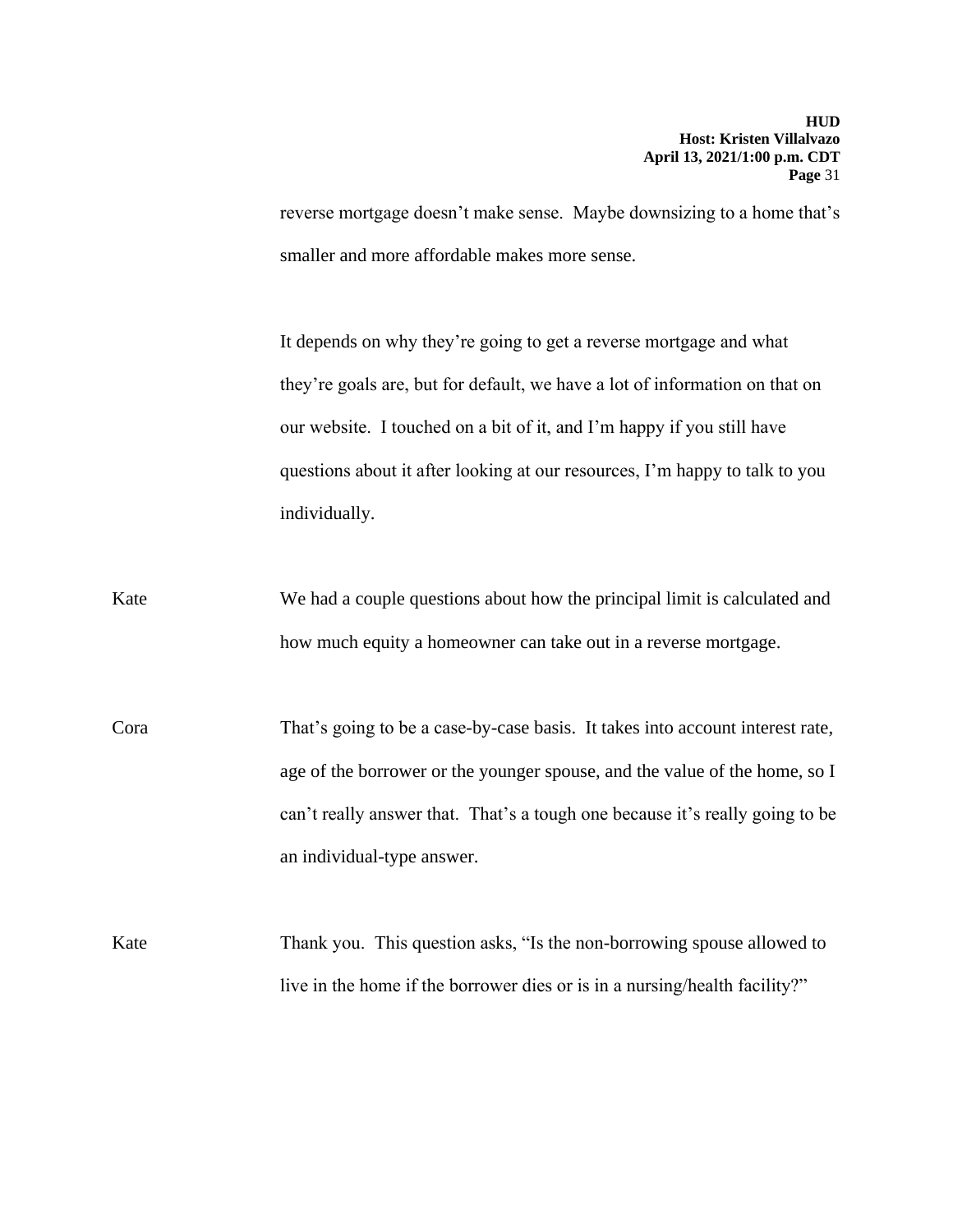Cora You'd think that would be a straightforward answer, but it's a little complicated because it depends on when their reverse mortgage was taken out. So, we have an Ask CFPB question on that, and it's also in both of our guides because it is so complicated. The short answer is it depends.

> So, it depends on when the loan was taken out and whether the nonborrowing spouse can provide the information that HUD requires to become an eligible non-borrowing spouse. So, there are different requirements that HUD has based on when the loan was taken out.

I would encourage you to look at our resources on that and see if the answer changes. It is an issue with reverse mortgages that if the reverse mortgage borrower dies what happens to the spouse living in the home. If the reverse mortgage borrower gets married after taking out a reverse mortgage, the non-borrowing spouse can't stay in the home. So, the reverse mortgage borrower has to be married to their spouse at the time the reverse mortgage was taken out.

For same-sex marriages, that's when it was legally—if they took out the reverse mortgage before the federal government recognized marriages, then it's the date of when the federal government recognized that.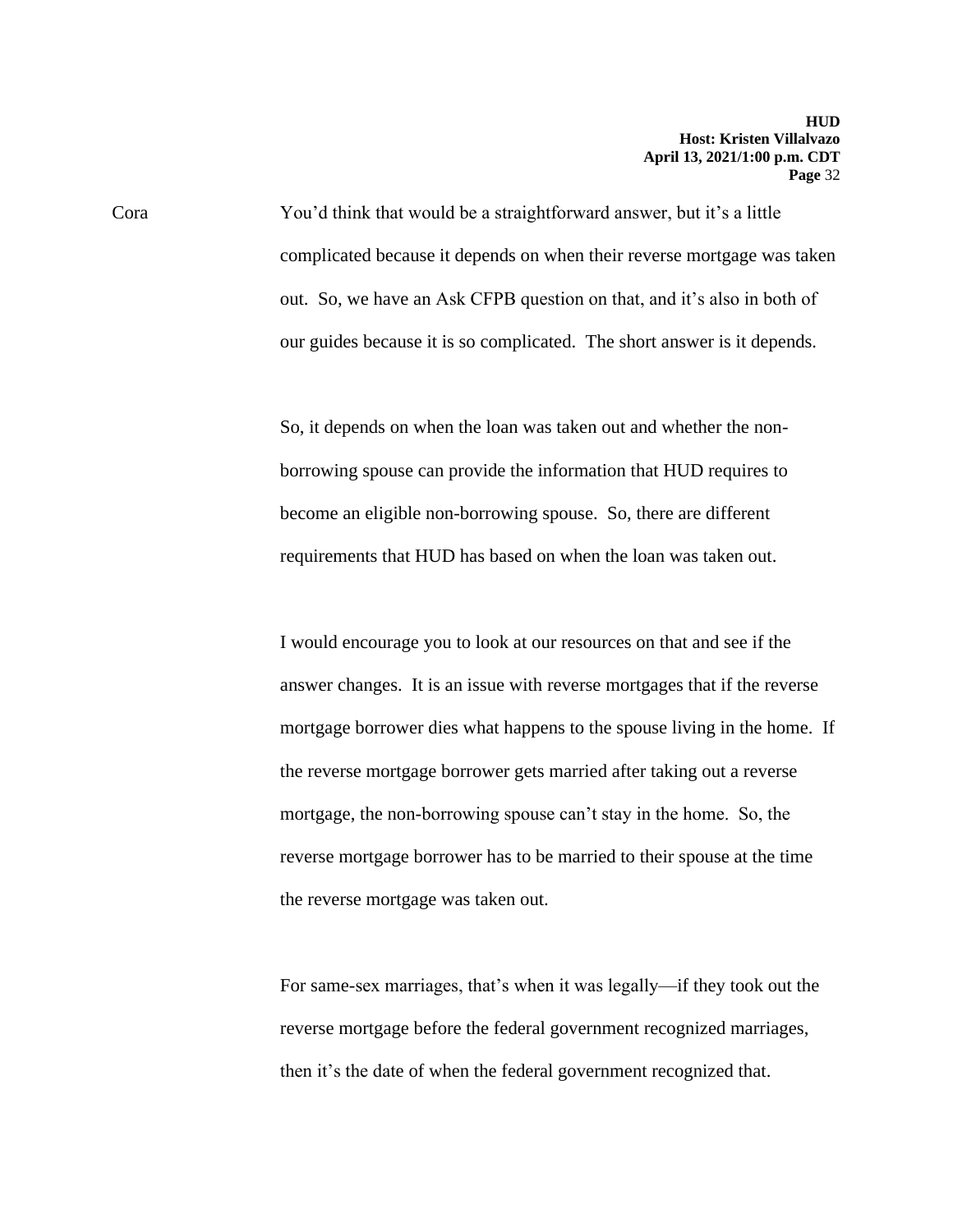So, there's a lot of issues with non-borrowing spouses. We see a ton of complaints about that. It's a complicated issue.

Kate I just want to check in and see if we have time for more questions or not.

Virginia I think we could answer a couple more.

Cora Just to say though that a lot of these answers are in our guide. We took a complicated product, and you can see why it's so confusing. In our guides, we've put the states, we put the information if you need around regulatory reference, I'm happy to give you those, but a lot of this is just broken down in our Ask CFPB questions, and all the guides that I talked about help navigate this space.

Virginia We do have time for a few more questions.

Kate Okay, so this is a strategy question that you may have some insight on. "How would a family member handle a servicer who is difficult to work with to pursue payoff and extensions of time to pay a loan off?"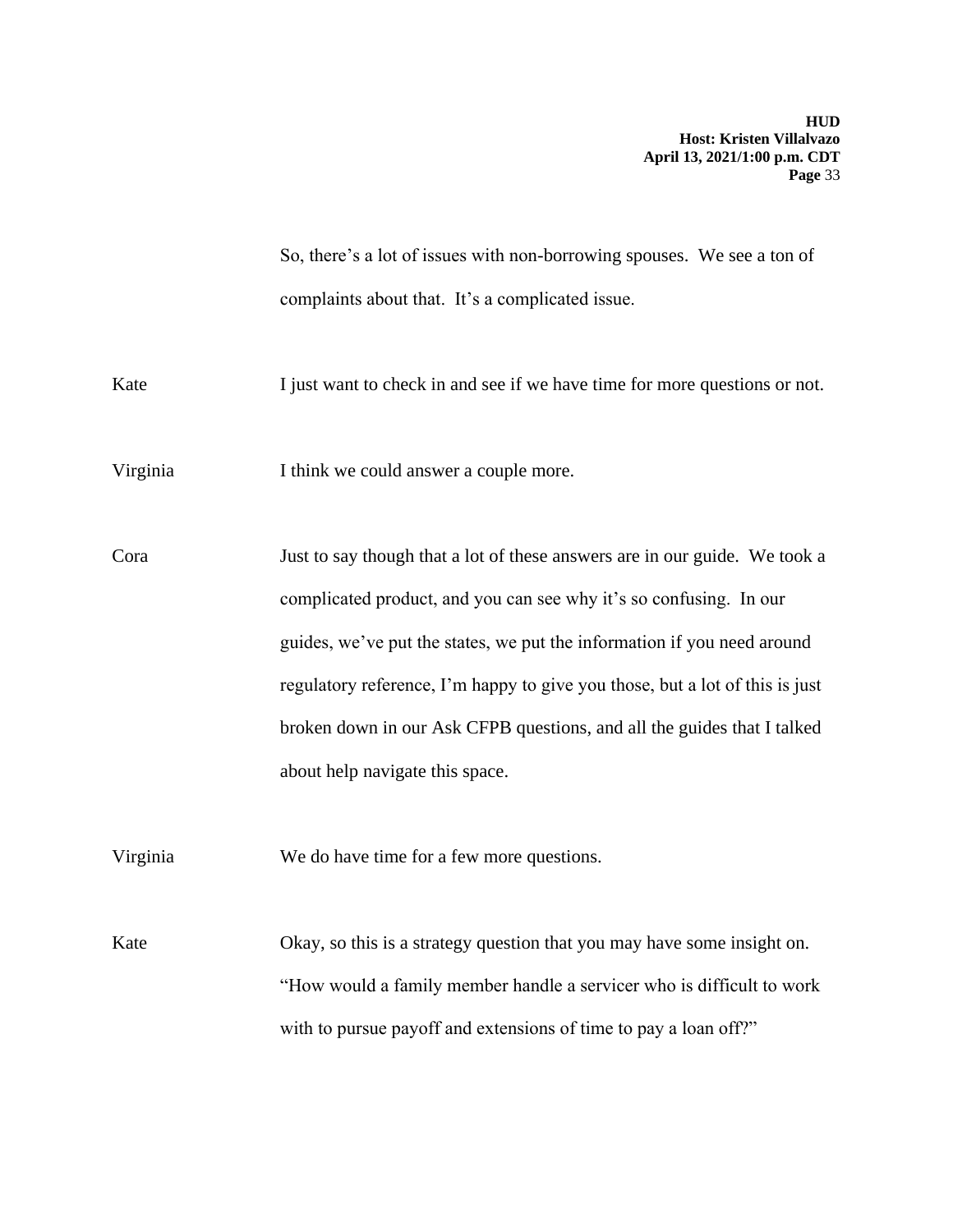Cora So, one strategy would be to file a complaint with the CFPB so you'd get answer. We see those kind of complaints all the time. I can't reach the servicer. They're not responding. So, that's one strategy I would say.

> If you can enlist a legal services attorney, that often puts a little heat on the servicer to respond. There are timelines though dictated by HUD in terms of what the heir has to do, whether to pay off the loan or to sell the loan. All these timelines, again, are extended at this point under the CARES Act and subsequent guidance from HUD, bud I would say being aware of those timelines, putting everything in writing, and sending it certified mail so you have documentation that you're communicating with the servicer, or a family member is communicating with a servicer. I would say if you're communicating with a servicer, again, make sure that you are making clear that you're representing the family member.

I think those would be my top strategies: legal services, filing a complaint with the CFPB, putting everything in writing via certified mail so you have a paper trail would be my top-three recommendations.

Kate Thanks, Cora. We have so many questions that I wish we could get to them all. Let's see. One question is—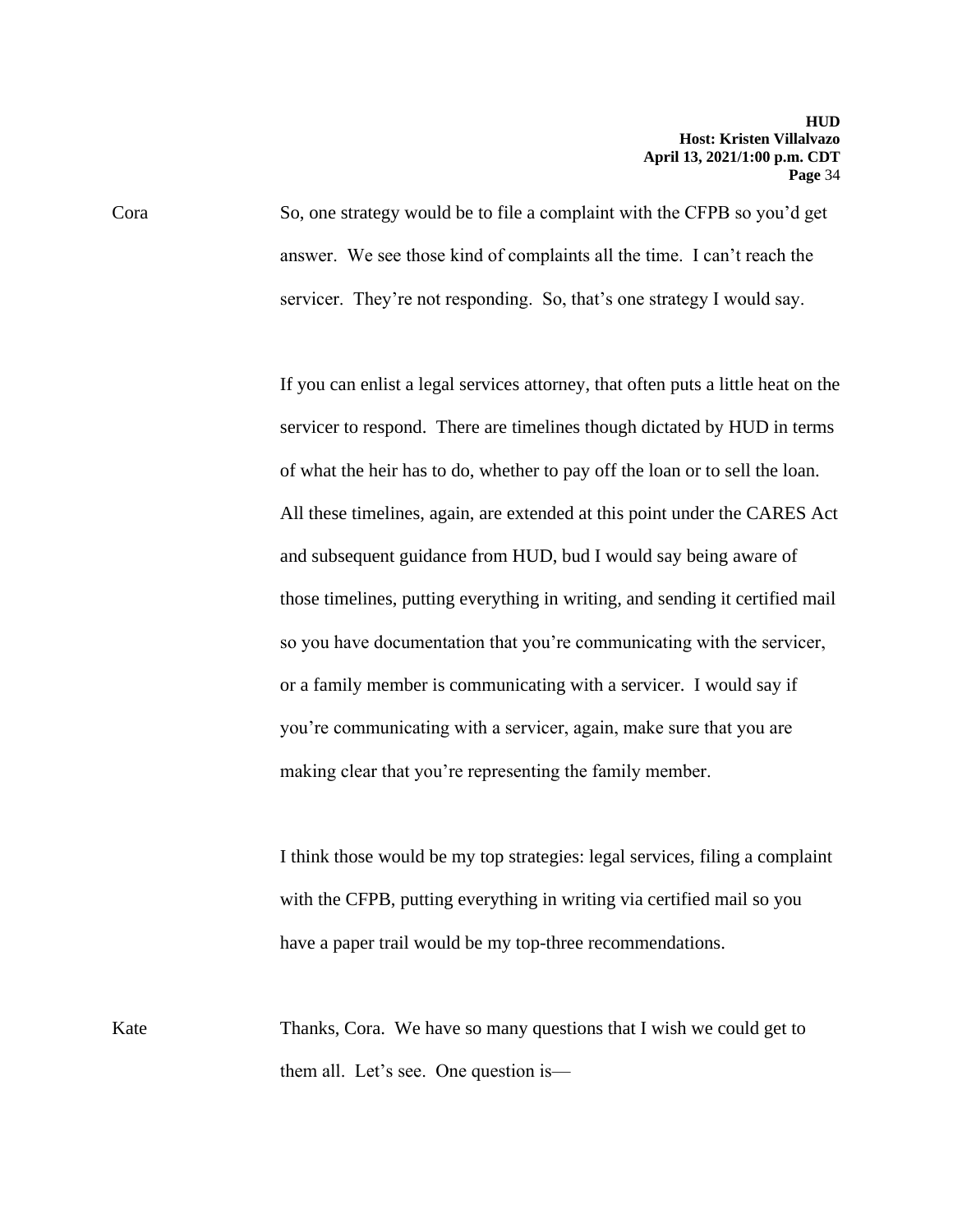Cora Just to add one more thing—sorry, Kate. One more thing to add on the family members. So, what might be happening is that when the borrower dies, the servicer doesn't know that they can communicate with what we call a successor in interest, the person who steps in the shoes of the borrower. So, the servicer may have requirements, or will have requirements, where the heir or the non-borrowing spouse needs to say, "You can communicate with me." They have on their website an address that you have to send your request to saying, "Look, I'm the successor in interest. Please tell me what the payoff amount is," or something like that.

> So, also just to look into the successor in interest aspect. This should be designated under our regs under RESPA where the heir or the nonborrowing spouse, the successor in interest can inquire to get information about the loan. So, look for that as well.

Sorry, go ahead, Kate.

Kate Do we have time for one more question?

Cora Sure. We have six minutes.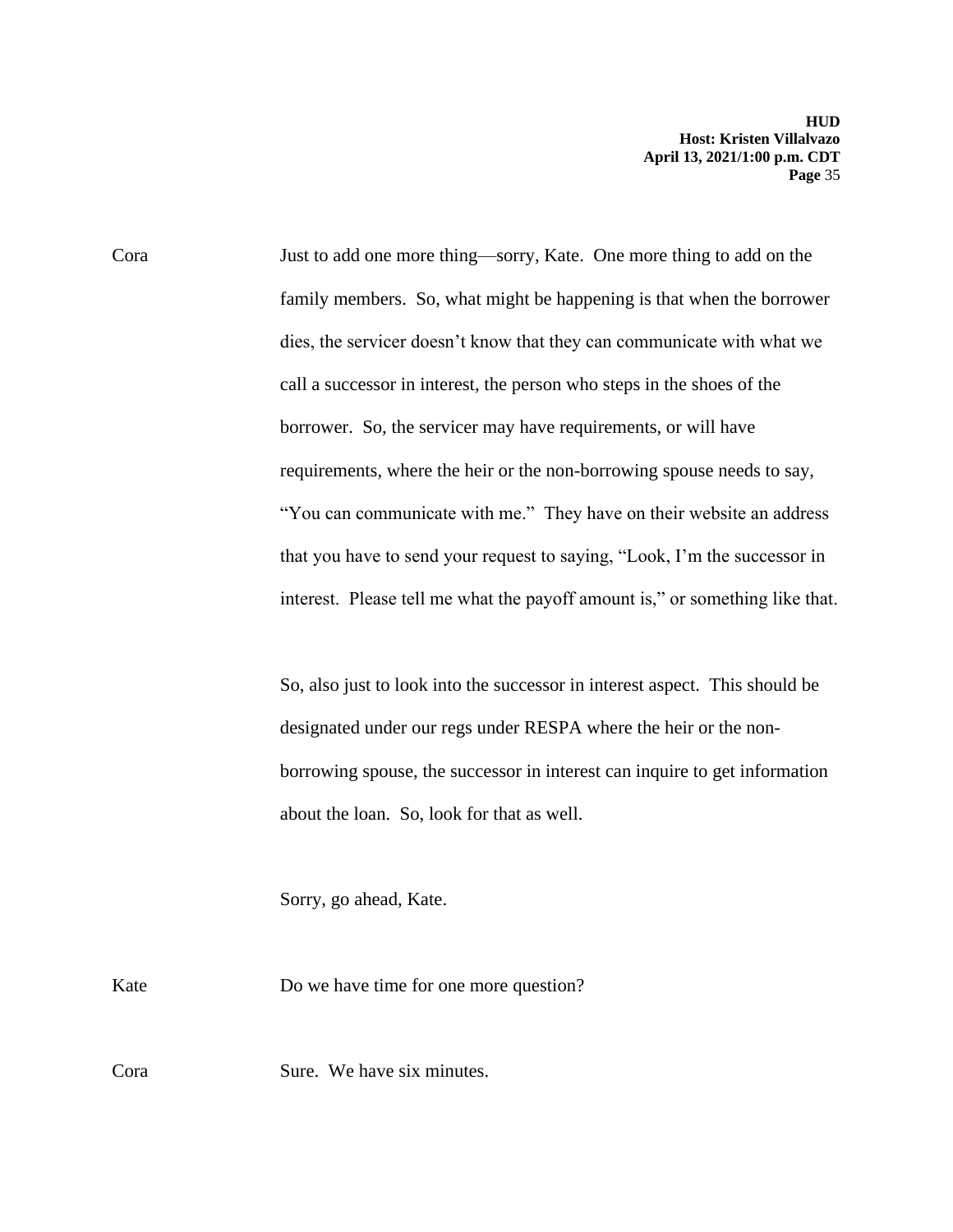| Kate | Perfect. Thank you. So, we have a couple questions around, there's one,     |
|------|-----------------------------------------------------------------------------|
|      | "Does the website discuss COVID assistance for owners who have a            |
|      | HECM?"                                                                      |
|      |                                                                             |
| Cora | Yes.                                                                        |
|      |                                                                             |
| Kate | Great.                                                                      |
|      |                                                                             |
| Cora | The website, we call it the Housing Hub, and again, it's a joint federal    |
|      | website, so it's not just CFPB. It's HUD, it's the VA. There's a ton of     |
|      | information on there for forward and reverse mortgages that we keep up to   |
|      | date as things change, so anything you're looking on regarding housing      |
|      | relief and COVID will be on that website.                                   |
|      |                                                                             |
| Kate | "If a borrower's property has not been paying the property taxes, and       |
|      | there's a large amount of equity in the home, can the borrower refinance to |
|      | pay off that past due property tax?"                                        |
|      |                                                                             |
| Cora | Yes, they can refinance. Again, you're going to incur all the origination   |
|      | costs again, and it is a question of whether there is going to be enough    |
|      |                                                                             |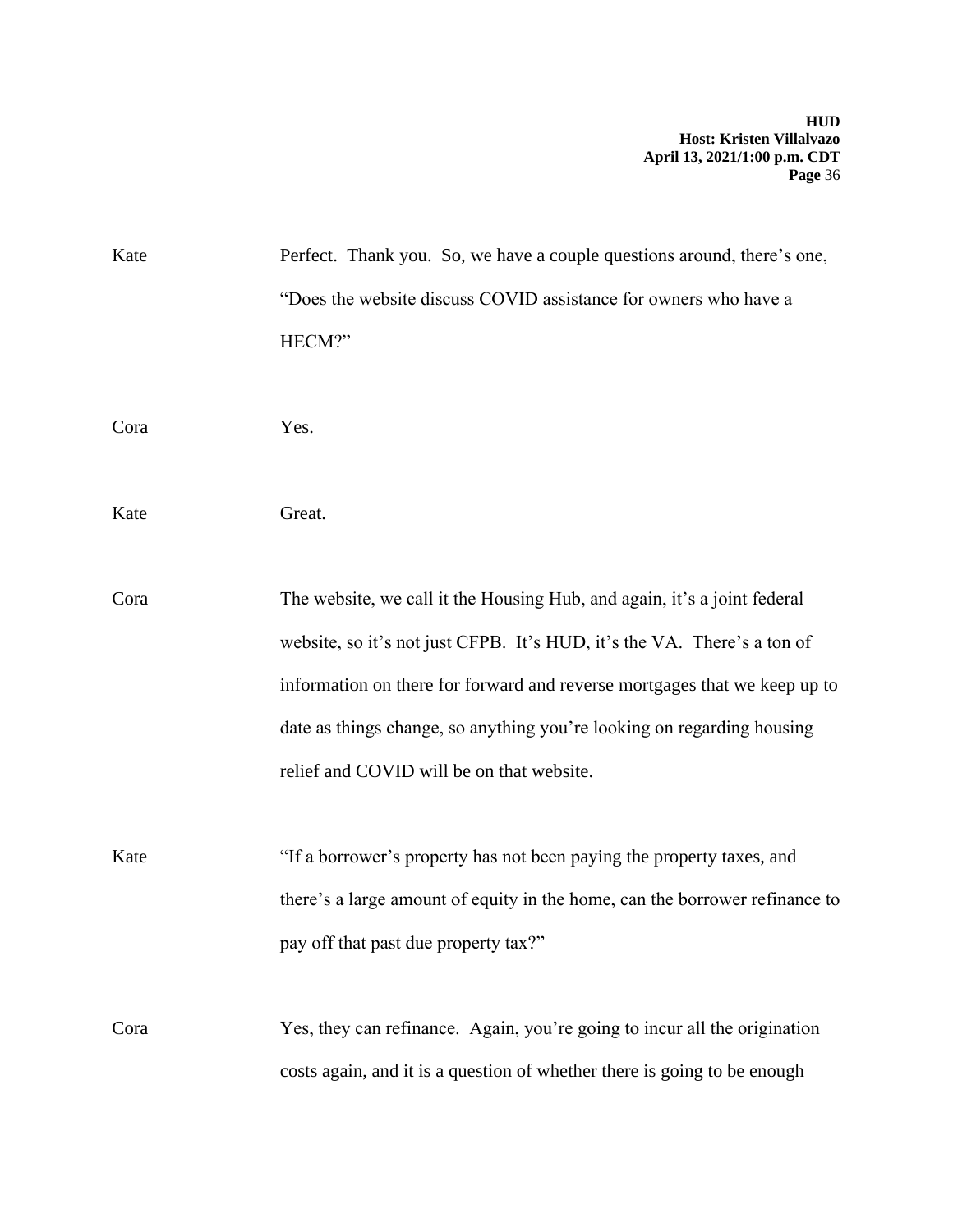equity. That's a lucky homeowner if there's still enough equity to do that. That's great, but it is going to be costly, and then you still have the underlying issue of why has a consumer for X amount of time not been able to pay property taxes. Are they going to be in the same place again a year or two down the road?

So, refinancing to pay off that amount might not make sense. It might. They might be able—another alternative, they sell the home, they pay off the reverse mortgage, and they get the difference of anything that's over the amount they owe. They can use that money from the remaining equity to do something else.

So, I would be concerned about what happens to that older homeowner if they can't rectify the underlying problem, I would say, but yes, they can refinance a reverse mortgage into another reverse mortgage. It's expensive, but yes, you can do it.

Kate One person mentioned that they're seeing lenders offering reverse mortgages that are not FHA HECMs and was wondering if you could share any information about those.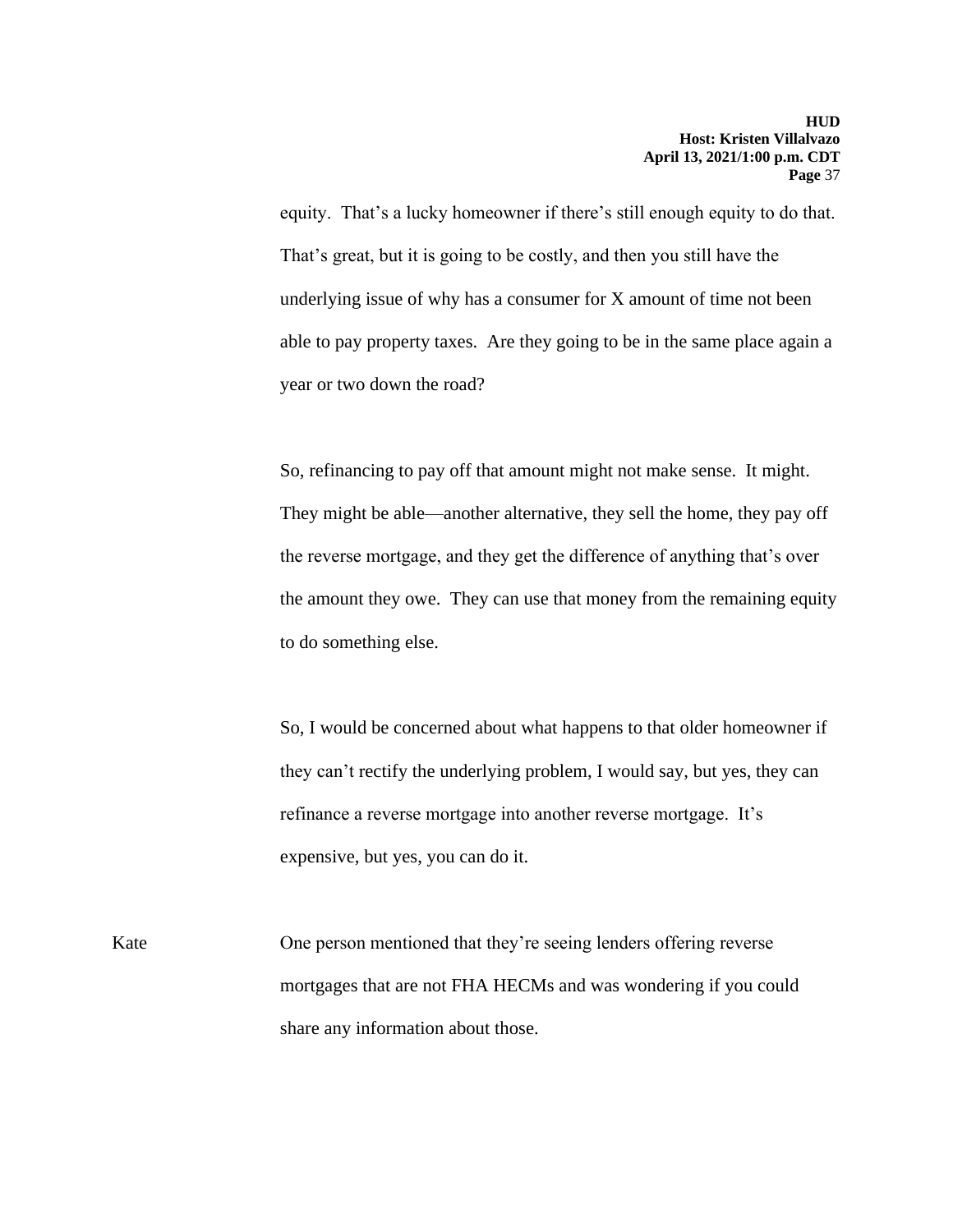Cora Sure. This would be the last question. We call this proprietary reverse mortgages. They're generally jumbo loans. They're for homes that have a ton of equity in it, and they're high-priced homes. The bureau and HUD are both monitoring proprietary loans. It's still a very small slice of a small market in and of itself, and often those proprietary loans have similar requirements to HUD, but they're not going to have that FHA insurance.

> So, for example, there is an age requirement, but some of them are going younger, so some of them are for 60-year-olds which has some concerns because if you drain your equity at 60, in all likelihood, 20 years when you're 80 you don't have that equity to fall back on.

There are some type of hybrid proprietary loans. Financial institutions are really trying to think about using equity as a lifeline for these baby boomers. So, I think we'll see more and more of those loans, but right now, we're just monitoring the situation, and they don't fall within HUD's regs.

So, thank you for all your great questions. Please take a look at the resources. I think a lot of these questions could be answered through the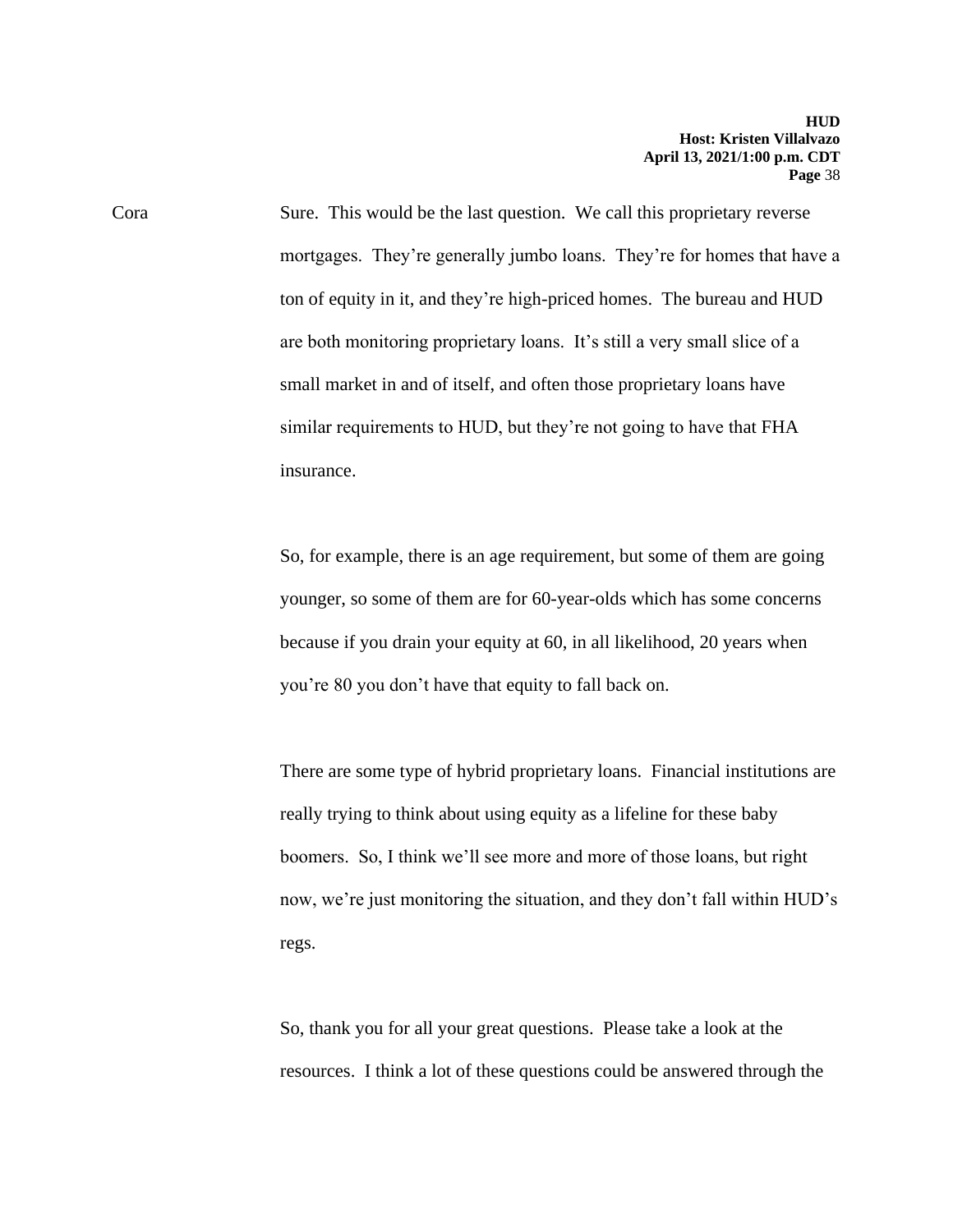Reverse Mortgage Discussion Guide, the Reverse Mortgage Rights and Responsibilities Guide, as well as Ask CFPB, but if you have any other questions, you can reach out to both HUD and to us, and we'll try to navigate you to the right place.

I'm going to pass it back over to HUD now.

Virginia Next slide. As I mentioned before, the webinar materials are going to be posted on HUD Exchange in the webinar archives, and you'll be able to find it by date or topic. Another really nice thing about our archives is, of course, all of our webinars over the last several years are there that you can find and review. If you want to, you can select one of those older webinars, watch it, and then click Get Credit. The credit for that webinar will go into your HUD Exchange transcript.

> Next slide. Just to emphasize that we do a lot of training, and visit our Training Digest, again, on HUD Exchange on a regular basis.

I know that we still have a lot of questions left. We will pass them on both to CFPB and to the OHC HECM staff to get answers to those questions. You can also, again, go to HUD Exchange, and there's links to frequently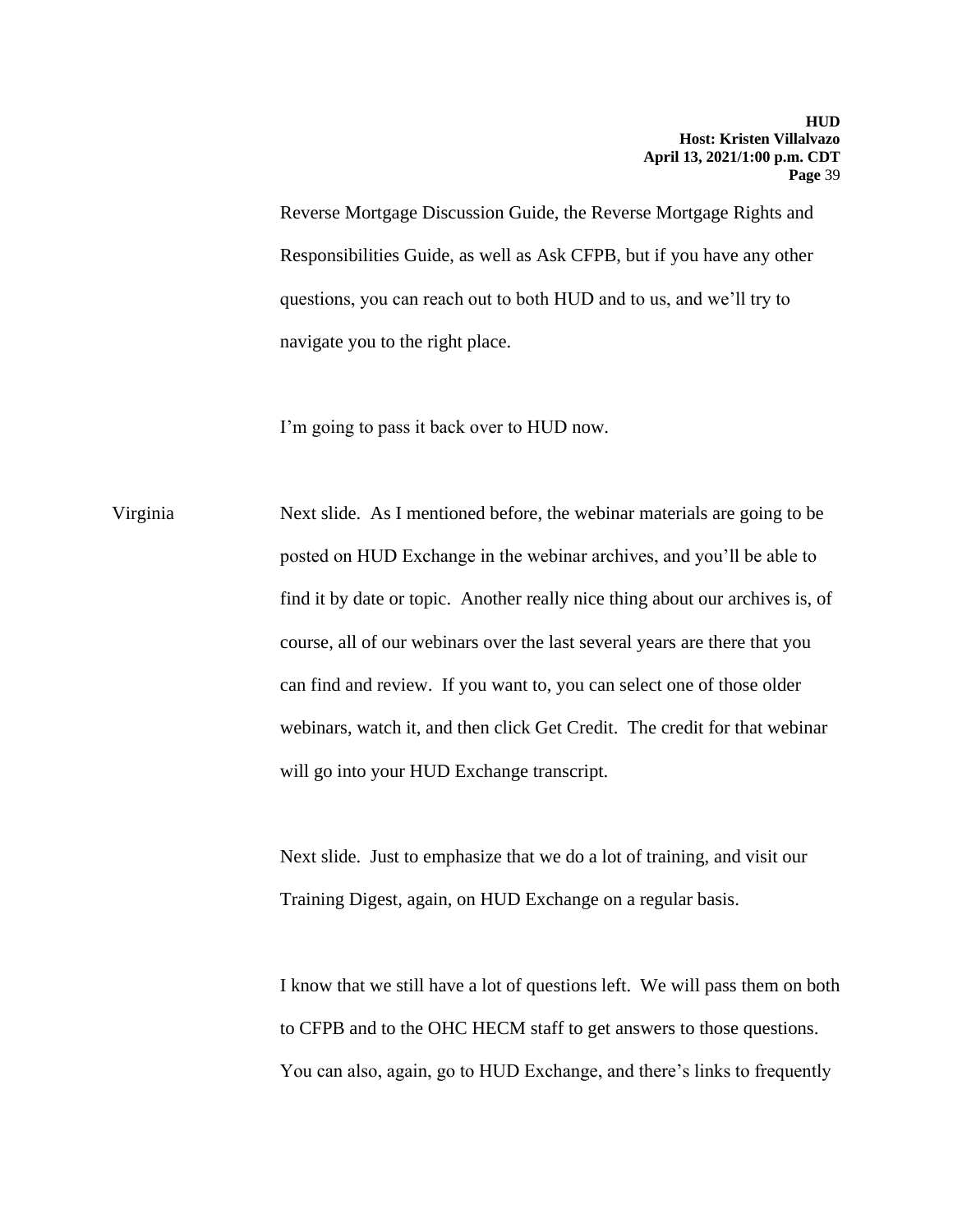asked questions on all sorts of topics. You'll get answers to a lot of those questions, but if you still have something that's critical, please send your question to housing.counseling@hud.gov, and put the topic in the subject line. We'll get it to the right person.

Just before you go, if you would just, again in that question box, give us a little bit of feedback. Was this webinar useful to you, to your clients? Are you going to share the information? Any other comments. We'll leave that box open for a little bit.

Again, here are links, hudexchange.info/counseling. That's where you'll find all sorts of information including a whole lot of details on HECMs. Again, the housing.counseling and our regular quarterly newsletter, The Bridge. That link takes you to where you can sign up for it.

Again, I want to thank Cora and Deborah and David and all our question answerers for all their hard work on this. Hopefully, you all learned a lot. Again, you'll be able to view it in about a week.

Again, thank you, and I think we're done for the day.